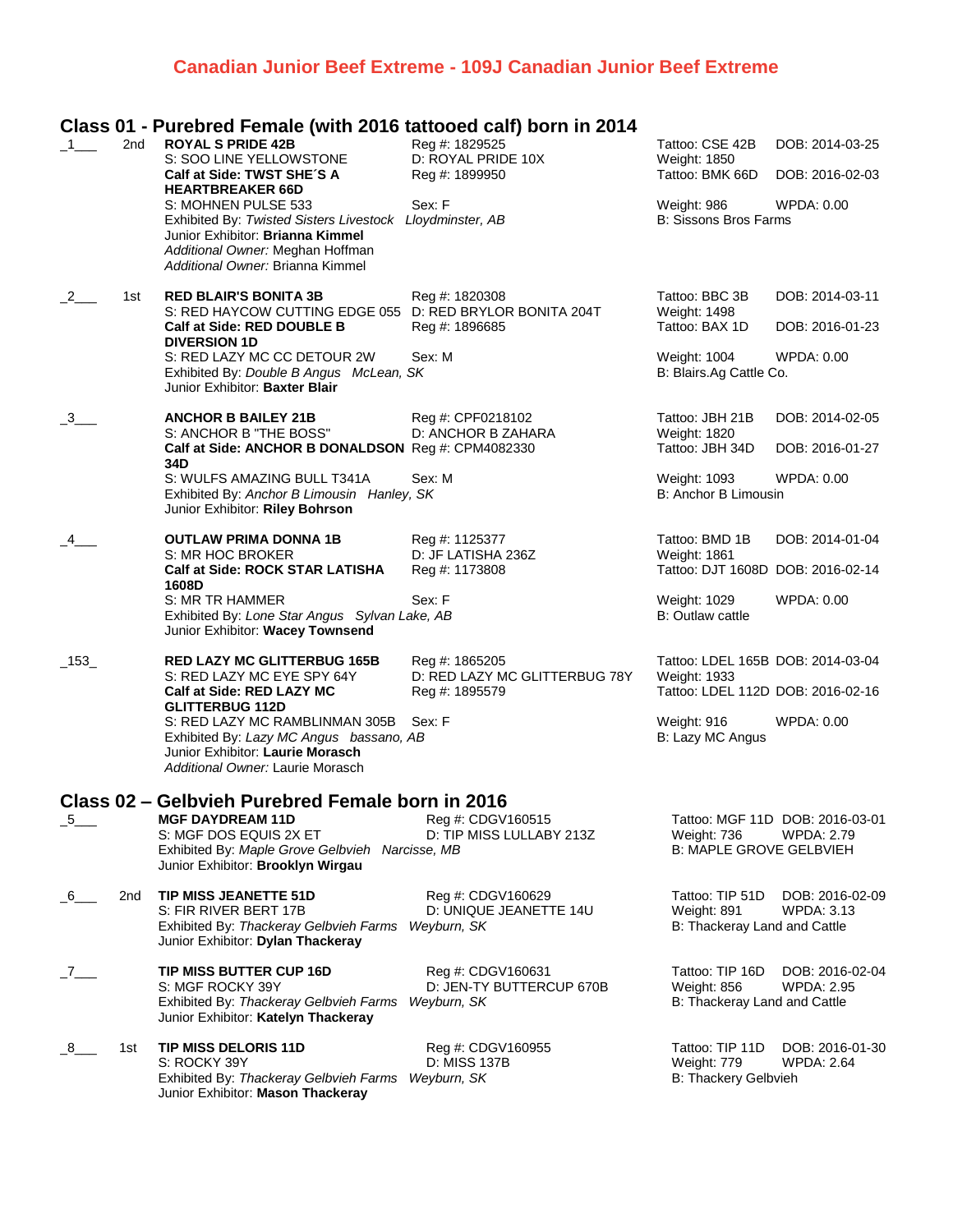| $-9$                |     | <b>FLADELAND DARLIN 4D</b><br>S: SLC HEAD START 37A ET<br>Exhibited By: Fladeland Livestock Gladmar, SK<br>Additional Owner: DEL AND TAMMY WYATT<br>Junior Exhibitor: DAWSON FLADELAND                                                                                                                           | Reg #: CDGV160056<br>D: FLADELAND BOTTOMS UP 23B               | Tattoo: FLAD 4D DOB: 2016-01-29<br>Weight: 813<br><b>B: FLADELAND LIVESTOCK</b>   | <b>WPDA: 2.75</b>                          |
|---------------------|-----|------------------------------------------------------------------------------------------------------------------------------------------------------------------------------------------------------------------------------------------------------------------------------------------------------------------|----------------------------------------------------------------|-----------------------------------------------------------------------------------|--------------------------------------------|
| $-10$               |     | Class 03 - Gelbvieh Purebred Female born in 2015<br><b>MGF COVERGIRL 6C</b><br>S: MGF ROCKY 39Y<br>Exhibited By: Maple Grove Gelbvieh Narcisse, MB<br>Additional Owner: THACKERAY LAND & CATTLE<br>Additional Owner: SELIN GELBVIEH<br>Additional Owner: HURLBURT LIVESTOCK<br>Junior Exhibitor: Brooklyn Wirgau | Reg #: CDGV157375<br>D: MGF MISS X-RATED 29A                   | Tattoo: MGF 6C DOB: 2015-03-03<br>Weight: 1428<br><b>B: MAPLE GROVE GELBVIEH</b>  | <b>WPDA: 2.27</b>                          |
| $\_11$ $\_$         | 1st | <b>TIP MISS CINNAMON 73C</b><br>S: DAVIDSON MAJOR<br>Exhibited By: Thackeray Gelbvieh Farms Weyburn, SK<br>Junior Exhibitor: Nolan Thackeray                                                                                                                                                                     | Reg #: CDGV157433<br>D: UNIQUE JEANETTE                        | Tattoo: TIP 73C<br>Weight: 1660<br>B: Thackeray Land and Cattle                   | DOB: 2015-02-18<br><b>WPDA: 2.59</b>       |
| $-12$               | 2nd | <b>FLADELAND MARTINI 34C</b><br>S: FLADELAND BOOTLEGGER 21A<br>Exhibited By: Fladeland Livestock Gladmar, SK<br>Junior Exhibitor: RYLAN FLADELAND                                                                                                                                                                | Reg #: CDGV157188<br>D: FLADELAND HOTWIRE 35Y                  | Tattoo: FLAD 34C DOB: 2015-01-22<br>Weight: 1496<br><b>B: FLADELAND LIVESTOCK</b> | <b>WPDA: 2.24</b>                          |
| $\_11$ <sub>—</sub> | 1st | Class 04 – Grand Champion and Reserve Grand Champion Gelbvieh Purebred Female<br><b>TIP MISS CINNAMON 73C</b><br>S: DAVIDSON MAJOR<br>Exhibited By: Thackeray Gelbvieh Farms Weyburn, SK<br>Junior Exhibitor: Nolan Thackeray                                                                                    | Reg #: CDGV157433<br>D: UNIQUE JEANETTE                        | Tattoo: TIP 73C<br>Weight: 1660<br>B: Thackeray Land and Cattle                   | DOB: 2015-02-18<br><b>WPDA: 2.59</b>       |
| 8                   | 2nd | <b>TIP MISS DELORIS 11D</b><br>S: ROCKY 39Y<br>Exhibited By: Thackeray Gelbvieh Farms Weyburn, SK<br>Junior Exhibitor: Mason Thackeray                                                                                                                                                                           | Reg #: CDGV160955<br>D: MISS 137B                              | Tattoo: TIP 11D<br>Weight: 779<br>B: Thackery Gelbvieh                            | DOB: 2016-01-30<br><b>WPDA: 2.64</b>       |
|                     |     | Class 05 - Limousin Purebred Female born in 2016                                                                                                                                                                                                                                                                 |                                                                |                                                                                   |                                            |
|                     |     | Class 06 – Limousin Purebred Female born in 2015                                                                                                                                                                                                                                                                 |                                                                |                                                                                   |                                            |
|                     |     | Class 07 – Champion and Reserve Champion Limousin Purebred Female                                                                                                                                                                                                                                                |                                                                |                                                                                   |                                            |
|                     |     | Class 08 - Black Angus Purebred Female born in 2016                                                                                                                                                                                                                                                              |                                                                |                                                                                   | Split 1                                    |
| $-16$ <sub>—</sub>  | 2nd | <b>BELMORAL S PRIDE 80'16</b><br>S: BELMORAL WINSTON 268'10<br>Exhibited By: Kaczmar, Rayel Grenfell, SK<br>Junior Exhibitor: Rayel Kaczmar                                                                                                                                                                      | Reg #: 1935932<br>D: BELMORAL S PRIDE 7'11                     | Tattoo: RRO 80D DOB: 2016-04-14<br>Weight: 729<br><b>B: Darrell CH Bell</b>       | WPDA: 3.30                                 |
| $-17$ —             | 1st | <b>MAINSTREAM LADY LOLA 36D</b><br>S: STYLES LUT P301<br>Exhibited By: Mainstream Genetics<br>Watrous, SK<br>Junior Exhibitor: JENNA SCHMIDT                                                                                                                                                                     | Reg #: 1942693<br>D: MICH MAINSTREAM LADY LOLA 479 Weight: 642 | Tattoo: MSG 36D DOB: 2016-04-14<br><b>B: CHRIS SCHMIDT</b>                        | <b>WPDA: 2.90</b>                          |
| $\_20$              |     | <b>MICH WHEATLAND BLACKBIRD 642D</b>                                                                                                                                                                                                                                                                             | Reg #: 1945027                                                 | Tattoo: MICH<br>642D                                                              | DOB: 2016-03-01                            |
|                     |     | S: KR CASH FLOW<br>Exhibited By: Wheatland Cattle Co. Bienfait, SK                                                                                                                                                                                                                                               | D: CHESTNUT BLACKBIRD JB 456                                   | Weight: 897                                                                       | WPDA: 3.38<br>B: MICHELSON LAND AND CATTLE |

### **Class 08 – Black Angus Purebred Female born in 2016 Split 2**

\_21\_\_ 1st **MERIT FLORA 6078D** Reg #: 1934698 Tattoo: TJL 6078DDOB: 2016-02-18 Exhibited By: Merit Cattle Co Radville, SK

Junior Exhibitor: **Carson Liebreich**

Junior Exhibitor: **CODY Ray Lafrentz**

Weight: 830 WPDA: 3.00<br>B: Merit Cattle Co (Trent & Janelle Liebreich)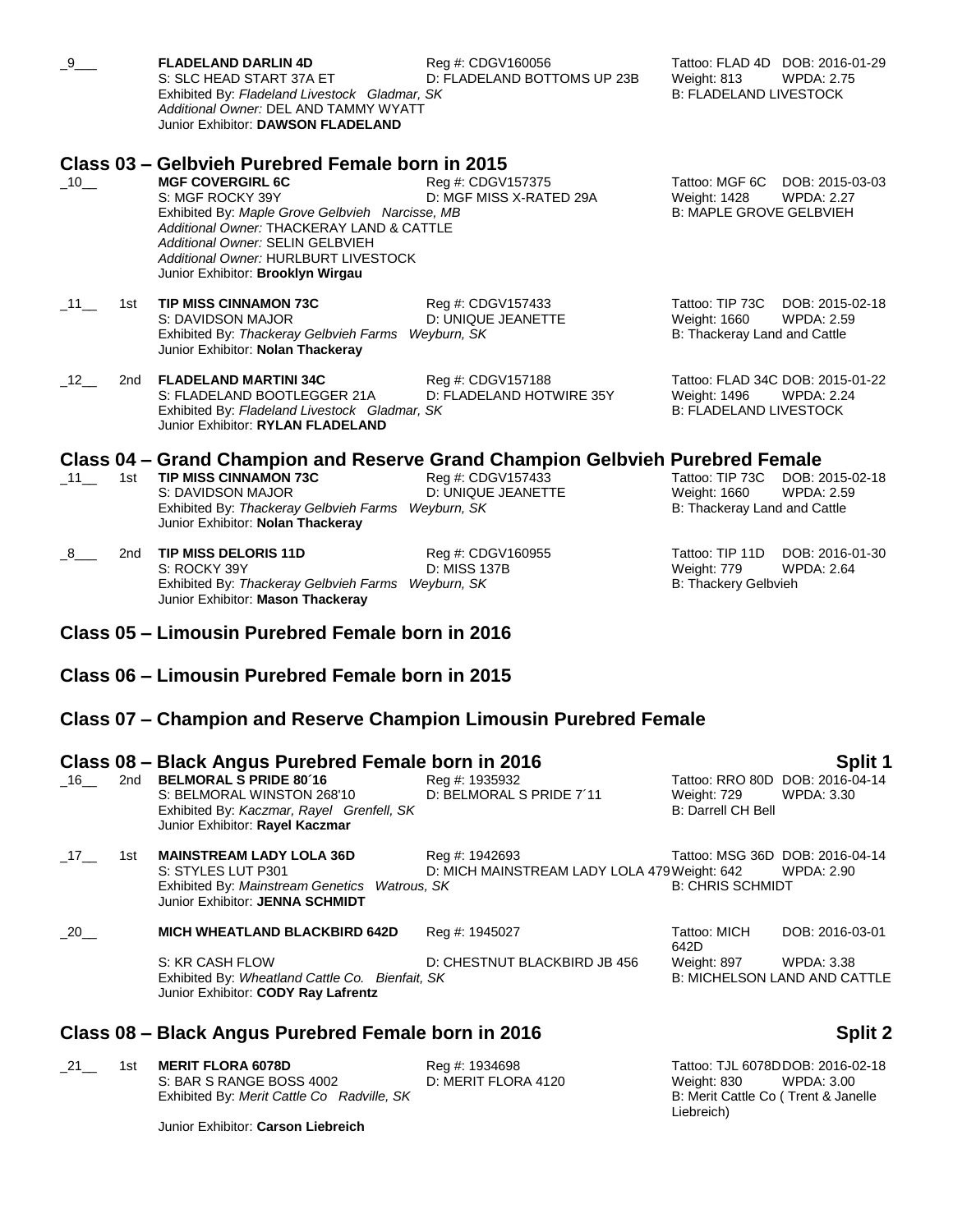| $_{.22}$ $_{\_}$    | 2nd | <b>FREYBURN ENCHANTRESS 94D</b><br>S: FREYBURN STOUT 2A<br>Exhibited By: Freyburn Angus Farms Oxbow, SK<br>Junior Exhibitor: DYLAN FREY                                                                  | Reg #: 1939970<br>D: GERLEI ENCHANTRESS 68Y   | Tattoo: ZGO 94D DOB: 2016-02-15<br>Weight: 888<br>WPDA: 3.17<br><b>B: FREYBURN FARMS</b>                             |
|---------------------|-----|----------------------------------------------------------------------------------------------------------------------------------------------------------------------------------------------------------|-----------------------------------------------|----------------------------------------------------------------------------------------------------------------------|
| $-23$ <sub>—</sub>  |     | <b>FREYBURN RUBY 88D</b><br>S: YOUNG DALE ASTROID<br>Exhibited By: Freyburn Angus Farms Oxbow, SK<br>Junior Exhibitor: REEGAN FREY                                                                       | Reg #: 1923133<br>D: FREYBURN RUBY 35W        | DOB: 2016-02-14<br>Tattoo: RF 88D<br>Weight: 995<br><b>WPDA: 3.54</b><br><b>B: JASON R FREY</b>                      |
| 24                  |     | <b>NORTHERN VIEW LUCY 122D</b><br>S: R B TOUR OF DUTY 177<br>Exhibited By: Northern View Angus Neudorf, SK                                                                                               | Reg #: 1901486<br>D: NORTHERN VIEW LUCY 87X   | Tattoo: FTA 122D DOB: 2016-02-10<br>Weight: 847<br><b>WPDA: 2.97</b><br>B: Northern View Angus-Troy and<br>Amy Frick |
|                     |     | Junior Exhibitor: Talon Frick                                                                                                                                                                            |                                               |                                                                                                                      |
| $\_$ 25 $\_$        |     | <b>MAINSTREAM ANNE'S ANSWER 17D</b><br>S: PFLC FINAL ANSWER 4X<br>Exhibited By: Mainstream Genetics Watrous, SK<br>Junior Exhibitor: DAVIS SCHMIDT                                                       | Reg #: 1942692<br>D: PFLC ANNE 39B            | Tattoo: MSG 17D DOB: 2016-02-09<br>Weight: 797<br>WPDA: 2.79<br><b>B: PARADISE FARMS</b>                             |
| $_{-26}$ __         |     | <b>WILBAR RUBY 62D</b><br>S: PLEASANT VALLEY LUTE 1207<br>Exhibited By: Wilbar Cattle Co. Dundurn, SK<br>Junior Exhibitor: Kylie Willms                                                                  | Reg #: 1944105<br>D: WILBAR RUBY 700M         | Tattoo: WJD 62D DOB: 2016-02-06<br>Weight: 780<br>WPDA: 2.70<br><b>B: WILBAR CATTLE CO</b>                           |
| $-27$ —             |     | <b>NORTHERN VIEW TIBBIE 114D</b><br>S: SAV RESOURCE 1441<br>Exhibited By: Northern View Angus Neudorf, SK                                                                                                | Reg #: 1901481<br>D: NORTHERN VIEW TIBBIE 81T | Tattoo: FTA 114D DOB: 2016-02-01<br><b>WPDA: 3.15</b><br>Weight: 926<br>B: Northern View Angus-Troy and<br>Amy Frick |
|                     |     | Junior Exhibitor: Lauryn Schick                                                                                                                                                                          |                                               |                                                                                                                      |
| $\_28$ <sub>—</sub> | 1st | Class 08 – Black Angus Purebred Female born in 2016<br>HE 71Z ERICA 64D<br>S: WIWA CREEK RUSH LAKE 71'12<br>Exhibited By: Hawkeye Ranching Company Ltd. Tompkins, SK, SK<br>Junior Exhibitor: Emma Brost | Reg #: 1933000<br>D: SOUTHLAND ERICA 1T       | Split 3<br>DOB: 2016-01-31<br>Tattoo: HE 64D<br>Weight: 862<br><b>WPDA: 2.92</b><br>B: Hawkeye Ranching Company Ltd. |
| $29$ <sub>—</sub>   | 2nd | <b>WIWA CREEK BELLE 81'16</b><br>S: THUNDER CREEK DENSITY 40Y<br>Exhibited By: Wiwa Creek Farms Rush Lake, SK<br>Junior Exhibitor: Emma Thomason                                                         | Reg #: 1925209<br>D: WIWA CREEK BELLE 88'09   | Tattoo: PDE 81D DOB: 2016-01-26<br>Weight: 910<br><b>WPDA: 3.03</b><br>B: Ian L Gross                                |
| $\_30$ ___          |     | <b>DKF MISS BRUCE 19D</b><br>S: EARLEY ZUNEAU 6Z<br>Exhibited By: DKF Red & Black Angus Gladmar, SK<br>Junior Exhibitor: BRANDY FETTES                                                                   | Reg #: 1918693<br>D: XO CROWFOOT DIXIE 381A   | Tattoo: DKF 19D DOB: 2016-01-21<br>Weight: 860<br><b>WPDA: 2.82</b><br>B: DKF RED & BLACK ANGUS                      |
| $-31$ <sub>—</sub>  |     | <b>FCR LADY 2D</b><br>S: NORTHERN VIEW SMW GUSTOV 3Z<br>Exhibited By: Bar CR Angus Perdue, SK<br>Junior Exhibitor: Emily Froehlich                                                                       | Reg #: 1941517<br>D: FCR LADY 39A             | Tattoo: FCR 2D<br>DOB: 2016-01-15<br><b>Weight: 1031</b><br><b>WPDA: 3.32</b><br>B: Bar CR Angus                     |
| $-32$ <sub>—</sub>  |     | <b>JPM ENCHANTRESS 11D</b><br>S: DBRL TITAN 29X<br>Exhibited By: JPM Farms Ltd. Gravelbourg, SK<br>Junior Exhibitor: Josee Renee Monovoisin                                                              | Reg #: 1904948<br>D: GERLEI ENCHANTRESS 43W   | Tattoo: JP 11D<br>DOB: 2016-01-09<br>Weight: 858<br><b>WPDA: 2.71</b><br>B: JPM Farms Ltd                            |
| $\_33$ __           |     | <b>NORTHERN VIEW ZARA LISA 83D</b><br>S: CONNEALY CONSENSUS 7229<br>Exhibited By: Northern View Angus Neudorf, SK<br>Junior Exhibitor: <b>Alexis Frick</b>                                               | Reg #: 1901453<br>D: MVF ZARA LISA 35U        | Tattoo: FTA 83D<br>DOB: 2016-01-04<br>Weight: 849<br><b>WPDA: 2.64</b><br>B: Troy & Amy Frick                        |
| $\_34$ __           |     | <b>SCHWAN MISS EULA 605D</b><br>S: BROOKING BANK NOTE 4040<br>Exhibited By: Schwan Angus Ranch Swift Current, SK<br>Junior Exhibitor: Ty Schwan                                                          | Reg #: 1933023<br>D: NORSEMAN EULA 31'09      | Tattoo: TYS 605D DOB: 2016-01-04<br>Weight: 917<br><b>WPDA: 2.85</b><br>B: Ty Schwan                                 |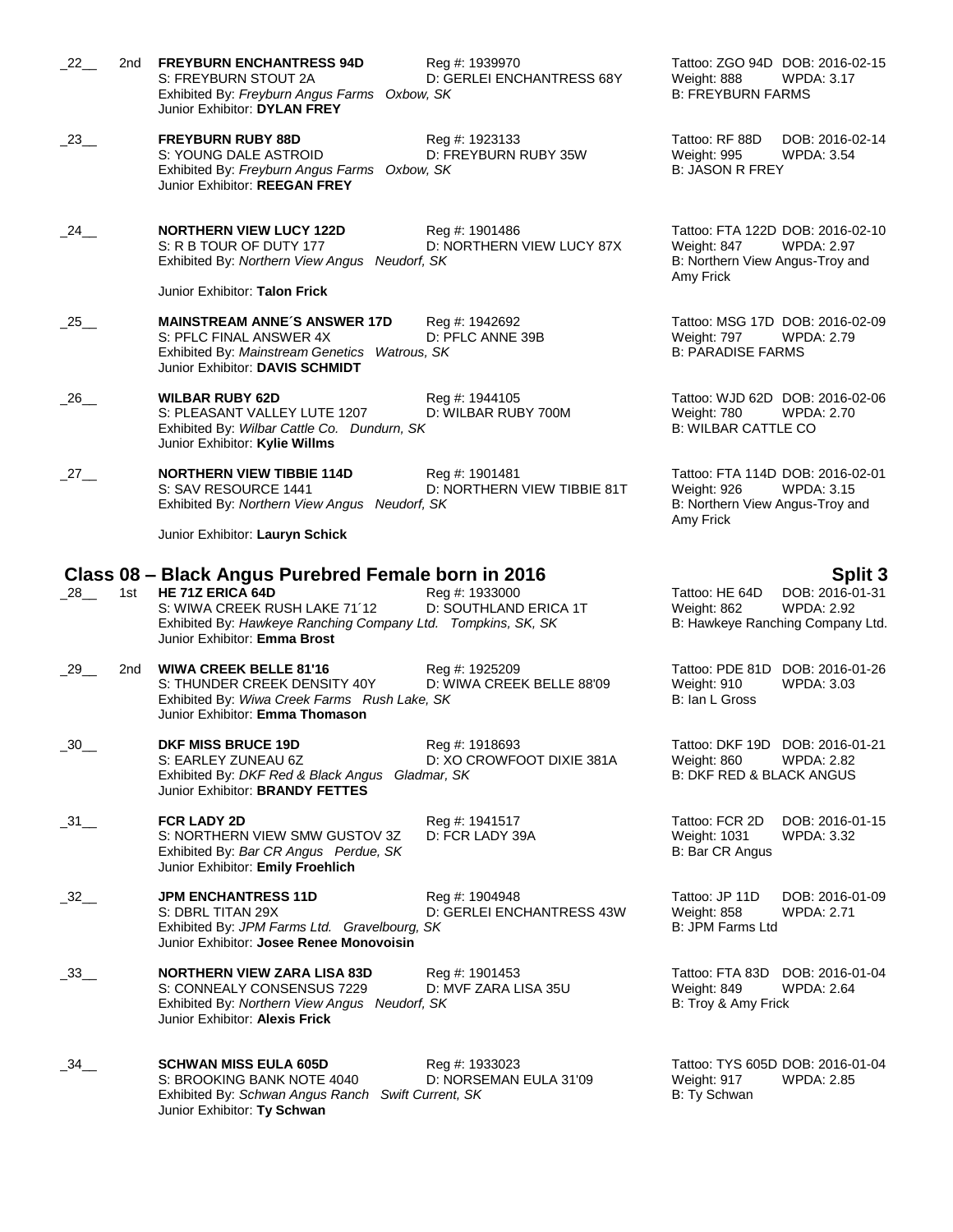| 29                   | 1st | Class 09 - Champion and Reserve Champion Black Angus Purebred Female born in 2016<br><b>WIWA CREEK BELLE 81'16</b><br>S: THUNDER CREEK DENSITY 40Y<br>Exhibited By: Wiwa Creek Farms Rush Lake, SK<br>Junior Exhibitor: Emma Thomason | Reg #: 1925209<br>D: WIWA CREEK BELLE 88'09 | Tattoo: PDE 81D DOB: 2016-01-26<br>Weight: 910<br>B: Ian L Gross                                       | <b>WPDA: 3.03</b>                                     |
|----------------------|-----|---------------------------------------------------------------------------------------------------------------------------------------------------------------------------------------------------------------------------------------|---------------------------------------------|--------------------------------------------------------------------------------------------------------|-------------------------------------------------------|
| $\_21$ <sub>—</sub>  | 2nd | <b>MERIT FLORA 6078D</b><br>S: BAR S RANGE BOSS 4002<br>Exhibited By: Merit Cattle Co Radville, SK                                                                                                                                    | Reg #: 1934698<br>D: MERIT FLORA 4120       | Tattoo: TJL 6078DDOB: 2016-02-18<br>Weight: 830<br>B: Merit Cattle Co (Trent & Janelle<br>Liebreich)   | WPDA: 3.00                                            |
|                      |     | Junior Exhibitor: Carson Liebreich                                                                                                                                                                                                    |                                             |                                                                                                        |                                                       |
|                      |     | Class 10 – Black Angus Purebred Female born in 2015                                                                                                                                                                                   |                                             |                                                                                                        | Split 1                                               |
| $\_35$ ___           |     | <b>FCR LUCILLE 2C</b><br>S: FV FINAL ANSWER 215Z<br>Exhibited By: Bar CR Angus Perdue, SK<br>Junior Exhibitor: Emily Froehlich                                                                                                        | Reg #: 1879061<br>D: FCR LUCILLE 30Z        | Tattoo: FCR 2C<br>Weight: 1382<br>B: Bar CR Angus                                                      | DOB: 2015-04-02<br><b>WPDA: 2.31</b>                  |
| 36                   | 1st | <b>HAGGARDS BARBARA 1520</b>                                                                                                                                                                                                          | Reg #: 1899589                              | Tattoo: IMP<br>1520C                                                                                   | DOB: 2015-03-18                                       |
|                      |     | S: SILVEIRAS STYLE 9303<br>Exhibited By: Mainstream Genetics Watrous, SK<br>Junior Exhibitor: JENNA SCHMIDT                                                                                                                           | D: COPPER CRK BARBARA 1362                  | Weight: 1560<br><b>B: THE HAGGARDS</b>                                                                 | <b>WPDA: 2.54</b>                                     |
| $\_37$ <sub>——</sub> | 2nd | <b>MERIT SOCIALITE 5121C</b><br>S: EXAR ONE-IRON 3889B<br>Exhibited By: Merit Cattle Co Radville, SK                                                                                                                                  | Reg #: 1864049<br>D: MERIT SOCIALITE 1223   | <b>Weight: 1582</b><br>B: Merit Cattle Co. (Trent & Janelle<br>Liebreich)                              | Tattoo: TJL 5121CDOB: 2015-03-13<br><b>WPDA: 2.56</b> |
|                      |     | Junior Exhibitor: Garrett Liebreich                                                                                                                                                                                                   |                                             |                                                                                                        |                                                       |
| 38                   |     | <b>LORETTA 5511 OF TRIPP</b>                                                                                                                                                                                                          | Reg #: 1928998                              | Tattoo: IMP<br>5511C                                                                                   | DOB: 2015-03-08                                       |
|                      |     | S: PVF INSIGHT 0129<br>Exhibited By: Wheatland Cattle Co. Bienfait, SK<br>Junior Exhibitor: KADEN MICHELSON                                                                                                                           | D: AC MISS LORETTA 701                      | Weight: 1544<br>B: Mogcks Angus Farm                                                                   | <b>WPDA: 2.47</b>                                     |
| 39                   |     | <b>HLC 317 QUEEN 668C</b><br>S: BROOKING BEST INTENTION 317<br>Exhibited By: Kaczmar, Rayel Grenfell, SK<br>Junior Exhibitor: Rayel Kaczmar                                                                                           | Reg #: 1875333<br>D: CSI QUEEN SUSAN 4X     | Weight: 1545<br>B: Hollinger land & cattle                                                             | Tattoo: CHD668C DOB: 2015-03-02<br><b>WPDA: 2.45</b>  |
| $-40$                |     | <b>MERIT SOCIALITE 5024C</b><br>S: MERIT BIG DAWG 3049A<br>Exhibited By: Merit Cattle Co Radville, SK                                                                                                                                 | Reg #: 1863976<br>D: MERIT SOCIALITE 1122   | Tattoo: TJL 5024CDOB: 2015-02-07<br>Weight: 1457<br>B: Merit Cattle Co. (Trent & Janelle<br>Liebreich) | <b>WPDA: 2.23</b>                                     |
|                      |     | Junior Exhibitor: Carson Liebreich                                                                                                                                                                                                    |                                             |                                                                                                        |                                                       |
| $-41$                |     | <b>WILBAR JENNIFER 728C</b><br>S: PLEASANT VALLEY LUTE 1207<br>Exhibited By: Wilbar Cattle Co. Dundurn, SK<br>Junior Exhibitor: Kylie Willms                                                                                          | Reg #: 1868776<br>D: WILBAR JENNIFER 215X   | Tattoo: WJD 728C DOB: 2015-02-01<br>Weight: 1521<br><b>B: WILBAR CATTLE CO</b>                         | WPDA: 2.31                                            |
|                      |     | Class 10 – Black Angus Purebred Female born in 2015                                                                                                                                                                                   |                                             |                                                                                                        | Split 2                                               |
| $-42$                | 1st | <b>BROOKING BLACKCAP 5018</b><br>S: BROOKING PROSECUTOR 222<br>Exhibited By: Schwan Angus Ranch Swift Current, SK<br>Junior Exhibitor: Ty Schwan                                                                                      | Reg #: 1870329<br>D: SCHAFF BLACKCAP 955    | Weight: 1465<br>B: Brooking Angus Ranch                                                                | Tattoo: JSTN 18C DOB: 2015-01-27<br><b>WPDA: 2.21</b> |
| 43                   |     | HF RUBY 107C                                                                                                                                                                                                                          | Reg #: 1868087                              | Tattoo: HAMI<br>107C                                                                                   | DOB: 2015-01-26                                       |
|                      |     | S: PLEASANT VALLEY LUTE 1207<br>Exhibited By: GRAND RIVER ANGUS FARMS GRAND RAPIDS, MI<br>Additional Owner: 3 G VENTURES<br>Junior Exhibitor: Taylor Giles                                                                            | D: WILBAR RUBY 955N                         | Weight: 1683<br><b>B: HAMILTON FARMS</b>                                                               | <b>WPDA: 2.53</b>                                     |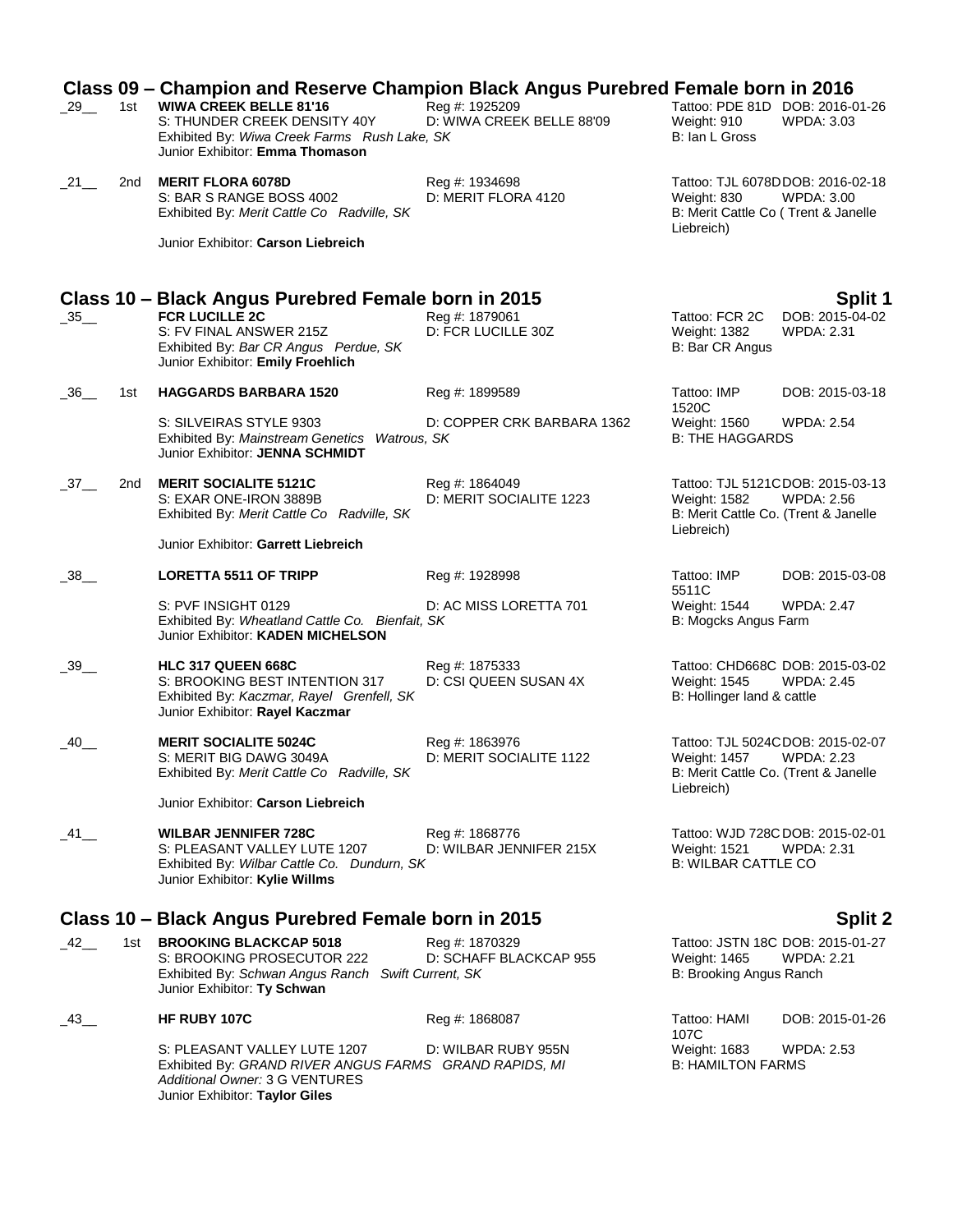| 44                 | 2nd | <b>BROOKING ANNIE K 5010</b><br>S: SOO LINE MOTIVE 9016<br>Exhibited By: Wiwa Creek Farms Rush Lake, SK<br>Additional Owner: Mitch Campbell<br>Additional Owner: Jonathan Thomason<br>Junior Exhibitor: Emma Thomason            | Reg #: 1874715<br>D: BROOKING ANNIE K 390      | Weight: 1525<br>B: Brooking Angus Ranch                                   | Tattoo: JSTN 10C DOB: 2015-01-23<br><b>WPDA: 2.28</b> |
|--------------------|-----|----------------------------------------------------------------------------------------------------------------------------------------------------------------------------------------------------------------------------------|------------------------------------------------|---------------------------------------------------------------------------|-------------------------------------------------------|
| _46__              |     | <b>FREYBURN BLACKBIRD 74C</b><br>S: MERIT GENESIS 1077<br>Exhibited By: Freyburn Angus Farms Oxbow, SK<br>Junior Exhibitor: DYLAN FREY                                                                                           | Reg #: 1854502<br>D: FREYBURN BLACKBIRD 123W   | Weight: 1692<br><b>B: FREYBURN FARMS</b>                                  | Tattoo: ZGO 74C DOB: 2015-01-20<br><b>WPDA: 2.52</b>  |
| $-47$              |     | <b>FREYBURN RALLY MISSIE 11C</b><br>S: MVF TIGER 232X<br>Exhibited By: Freyburn Angus Farms Oxbow, SK<br>Junior Exhibitor: REEGAN FREY                                                                                           | Reg #: 1854530<br>D: FREYBURN RALLY MISSIE 61Y | Tattoo: RF 11C<br><b>Weight: 1448</b><br><b>B: JASON R FREY</b>           | DOB: 2015-01-07<br><b>WPDA: 2.12</b>                  |
| _48__              |     | JPM QUEEN RUTH 7C<br>S: DBRL TITAN 29X<br>Exhibited By: JPM Farms Ltd. Gravelbourg, SK<br>Junior Exhibitor: Josee Renee Monovoisin                                                                                               | Reg #: 1830383<br>D: GEIS QUEEN RUTH 1'04      | Tattoo: JP 7C<br>Weight: 1550<br>B: JPM Farms Ltd                         | DOB: 2015-01-02<br><b>WPDA: 2.25</b>                  |
| $-37$ <sub>—</sub> | 1st | Class 11 – Champion and Reserve Champion Black Angus Purebred Female Born in 2015<br><b>MERIT SOCIALITE 5121C</b><br>S: EXAR ONE-IRON 3889B<br>Exhibited By: Merit Cattle Co Radville, SK<br>Junior Exhibitor: Garrett Liebreich | Reg #: 1864049<br>D: MERIT SOCIALITE 1223      | <b>Weight: 1582</b><br>B: Merit Cattle Co. (Trent & Janelle<br>Liebreich) | Tattoo: TJL 5121CDOB: 2015-03-13<br><b>WPDA: 2.56</b> |
| 36                 | 2nd | <b>HAGGARDS BARBARA 1520</b>                                                                                                                                                                                                     | Reg #: 1899589                                 | Tattoo: IMP                                                               | DOB: 2015-03-18                                       |
|                    |     | S: SILVEIRAS STYLE 9303<br>Exhibited By: Mainstream Genetics Watrous, SK<br>Junior Exhibitor: JENNA SCHMIDT                                                                                                                      | D: COPPER CRK BARBARA 1362                     | 1520C<br>Weight: 1560<br><b>B: THE HAGGARDS</b>                           | <b>WPDA: 2.54</b>                                     |
| $-37$ <sub>—</sub> | 1st | Class 12 – Grand Champion and Reserve Grand Champion Black Angus Purebred Female<br><b>MERIT SOCIALITE 5121C</b><br>S: EXAR ONE-IRON 3889B<br>Exhibited By: Merit Cattle Co Radville, SK                                         | Reg #: 1864049<br>D: MERIT SOCIALITE 1223      | <b>Weight: 1582</b><br>B: Merit Cattle Co. (Trent & Janelle<br>Liebreich) | Tattoo: TJL 5121CDOB: 2015-03-13<br><b>WPDA: 2.56</b> |
|                    |     | Junior Exhibitor: Garrett Liebreich                                                                                                                                                                                              |                                                |                                                                           |                                                       |
| 29                 | 2nd | <b>WIWA CREEK BELLE 81'16</b><br>S: THUNDER CREEK DENSITY 40Y<br>Exhibited By: Wiwa Creek Farms Rush Lake, SK<br>Junior Exhibitor: Emma Thomason                                                                                 | Reg #: 1925209<br>D: WIWA CREEK BELLE 88'09    | Weight: 910<br>B: Ian L Gross                                             | Tattoo: PDE 81D DOB: 2016-01-26<br><b>WPDA: 3.03</b>  |
|                    |     | Class 13 – Shorthorn Purebred Female born in 2016                                                                                                                                                                                |                                                |                                                                           |                                                       |
| $-49$ <sub>—</sub> | 2nd | TRUE NORTH SWEET BEAUTY 6D<br>S: HC FREE SPIRIT 6Y<br>Exhibited By: Diamond Creek Cattle Co. Weyburn, SK<br>Junior Exhibitor: Rylan Knupp                                                                                        | Reg #: 23214<br>D: TRUE NORTH SWEET BEAUTY     | Tattoo: JKV 6D<br>Weight: 712<br>B: True north shorthorns                 | DOB: 2016-02-09<br><b>WPDA: 2.50</b>                  |
| $\_50$ ___         | 1st | ACC CANDY'S BUBBLES DOUBLE 14D<br>S: ME 'N MY HAWKEYE 22W<br>Exhibited By: Anwender Cattle Co. Radville, SK<br>Junior Exhibitor: Sadie Anwender                                                                                  | Reg #: *22854<br>D: ACC CANDY'S WINEGUM 14W    | <b>Weight: 965</b><br>B: Gary & Kim Anwender                              | Tattoo: ACC 14D DOB: 2016-01-18<br><b>WPDA: 3.14</b>  |
|                    |     | Class 14 – Shorthorn Purebred Female born in 2015                                                                                                                                                                                |                                                |                                                                           |                                                       |
| $\_51$ $\_$        | 1st | <b>HILL HAVEN BELLA QUEEN 44C</b><br>S: HILL HAVEN ENDEAVOR 21A<br>Exhibited By: Diamond Creek Cattle Co. Weyburn, SK<br>Junior Exhibitor: Rylan knupp                                                                           | Reg #: 693120<br>D: CCS QUEEN OF HEARST 322S   | Tattoo: DLA 44C<br>Weight: 1520<br>B: Dale asser                          | DOB: 2015-02-26<br><b>WPDA: 2.40</b>                  |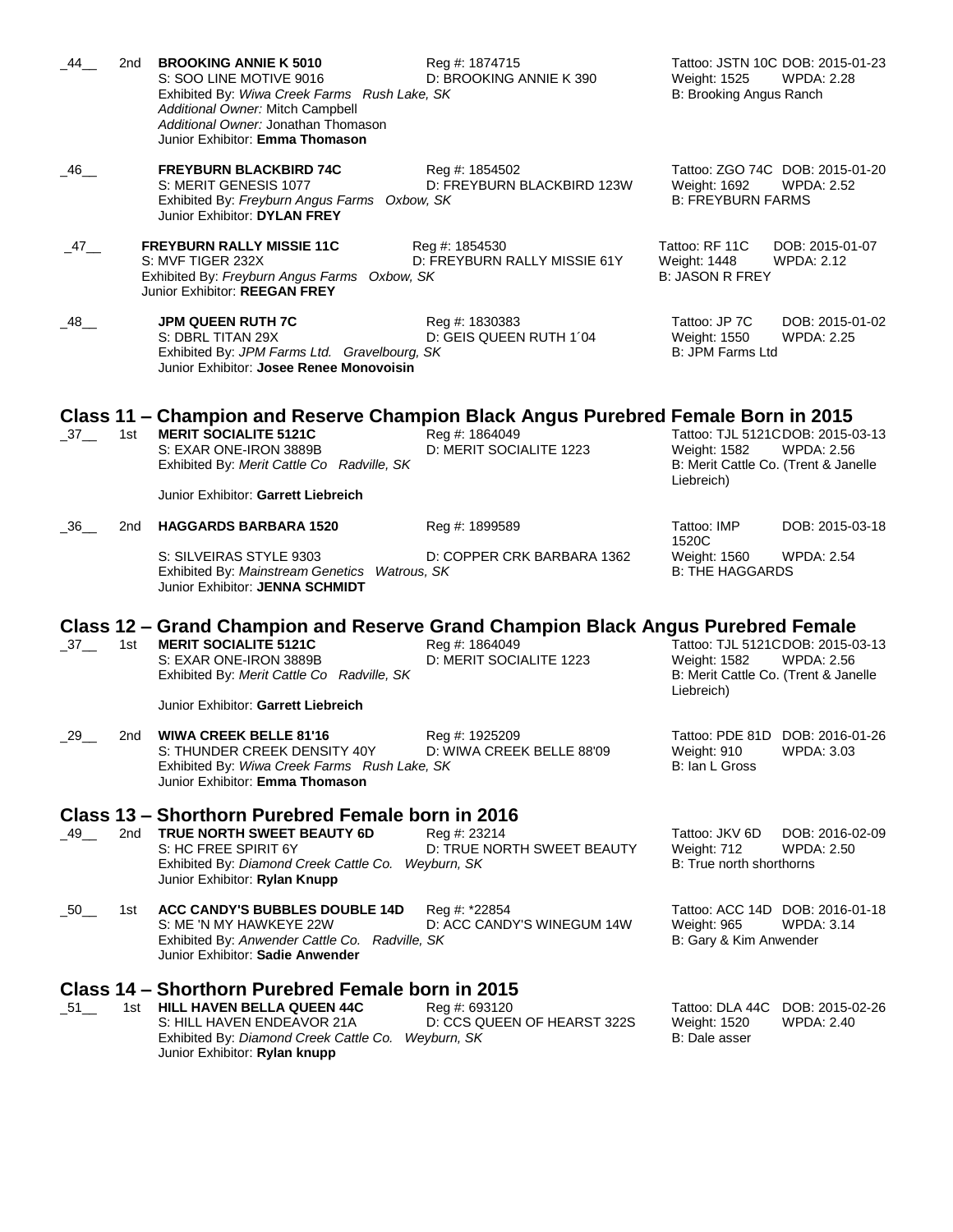|                     |     | Class 15 – Grand Champion and Reserve Grand Champion Shorthorn Purebred Female                                                                                                                              |                                                               |                                                                          |                                                       |
|---------------------|-----|-------------------------------------------------------------------------------------------------------------------------------------------------------------------------------------------------------------|---------------------------------------------------------------|--------------------------------------------------------------------------|-------------------------------------------------------|
| $-50$ <sub>—</sub>  | 1st | <b>ACC CANDY'S BUBBLES DOUBLE 14D</b><br>S: ME 'N MY HAWKEYE 22W<br>Exhibited By: Anwender Cattle Co. Radville, SK<br>Junior Exhibitor: Sadie Anwender                                                      | Reg #: *22854<br>D: ACC CANDY'S WINEGUM 14W                   | Tattoo: ACC 14D DOB: 2016-01-18<br>Weight: 965<br>B: Gary & Kim Anwender | <b>WPDA: 3.14</b>                                     |
| $-49$ <sub>—</sub>  | 2nd | TRUE NORTH SWEET BEAUTY 6D<br>S: HC FREE SPIRIT 6Y<br>Exhibited By: Diamond Creek Cattle Co.<br>Junior Exhibitor: Rylan Knupp                                                                               | Reg #: 23214<br>D: TRUE NORTH SWEET BEAUTY<br>Weyburn, SK     | Tattoo: JKV 6D<br>Weight: 712<br>B: True north shorthorns                | DOB: 2016-02-09<br><b>WPDA: 2.50</b>                  |
|                     |     | Class 16 - Speckle Park Purebred Female born in 2016                                                                                                                                                        |                                                               |                                                                          |                                                       |
| $-52$ <sub>—</sub>  |     | 2nd DREAM GIRL OF PAR 90D<br>S: PAR BEAUMONT 21B<br>Exhibited By: P.A.R Ranch Neilburg, SK<br>Junior Exhibitor: Faith Chibri                                                                                | Reg #: APPLIED FOR<br>D: MONALISA OF PAR 90B                  | Weight: 583<br>B: PAR Ranch                                              | Tattoo: PAR 90D DOB: 2016-04-15<br><b>WPDA: 2.66</b>  |
| $-53$ <sub>—</sub>  | 1st | <b>DAZZLING OF PAR 56D</b><br>S: RIVER HILL BACKGROUNDER 025B<br>Exhibited By: P.A.R Ranch Neilburg, SK<br>Junior Exhibitor: Torrie Chibri                                                                  | Reg #: APPLIED FOR<br>D: MELISSA II OF PAR 56X                | Tattoo: PAR 56D DOB: 2016-03-19<br>Weight: 671<br>B: PAR Ranch           | <b>WPDA: 2.73</b>                                     |
| $\_54$ ___          |     | <b>REDNECK 24X DAISY 5D</b><br>S: CODIAK GNK 24X<br>Exhibited By: 444 Ranch ODESSA, SK<br>Junior Exhibitor: CLAYTON SPENCER                                                                                 | Reg #: [CAN]5960-PB<br>D: MOOVIN ZPOTZ SALLY 9S               | Tattoo: DCD 5D<br>Weight: 768<br><b>B: REDNECK RANCH</b>                 | DOB: 2016-02-15<br><b>WPDA: 2.75</b>                  |
| 55                  |     | <b>REDNECK DUCHESS 1D</b><br>S: REDNECK ARISTOTLE 2A<br>Exhibited By: 444 Ranch ODESSA, SK<br>Junior Exhibitor: DUSTIN SPENCER                                                                              | Reg #: [CAN]5956-PB<br>D: REDNECK BECKY 9B                    | Tattoo: DCD 1D<br>Weight: 680<br>B: 444 RANCH                            | DOB: 2016-01-29<br><b>WPDA: 2.30</b>                  |
|                     |     | Class 17 – Speckle Park Purebred Female born in 2015                                                                                                                                                        |                                                               |                                                                          |                                                       |
| $\_56$ <sub>—</sub> |     | 1st COVER GIRL OF PAR 57C<br>S: UNEEDA YULE TIDE OF PAR 05Y<br>Exhibited By: P.A.R Ranch Neilburg, SK<br>Junior Exhibitor: Faith Chibri                                                                     | Reg #: 5410<br>D: MELISSA OF PAR 57U                          | <b>Weight: 1398</b><br>B: PAR Ranch                                      | Tattoo: PAR 57C DOB: 2015-03-22<br>WPDA: 2.30         |
| $-57$ <sub>—</sub>  | 2nd | <b>COLGAN'S CALYPSO 01C</b>                                                                                                                                                                                 | Reg #: 5108                                                   | Tattoo: CCCC                                                             | DOB: 2015-02-06                                       |
|                     |     | S: SIX STAR 82U ROYAL FLESH 101Y<br>Exhibited By: P.A.R Ranch Neilburg, SK<br>Additional Owner: MX Ranch<br>Junior Exhibitor: Torrie Chibri                                                                 | D: STAR BANK 46R                                              | 01C<br><b>Weight: 1238</b><br><b>B: Jason Goodfellow</b>                 | <b>WPDA: 1.90</b>                                     |
|                     |     | Class 18 – Grand Champion and Reserve Grand Champion Speckle Park Purebred Female                                                                                                                           |                                                               |                                                                          |                                                       |
| $\_56$ <sub>—</sub> | 1st | <b>COVER GIRL OF PAR 57C</b><br>S: UNEEDA YULE TIDE OF PAR 05Y<br>Exhibited By: P.A.R Ranch Neilburg, SK<br>Junior Exhibitor: Faith Chibri                                                                  | Reg #: 5410<br>D: MELISSA OF PAR 57U                          | <b>Weight: 1398</b><br>B: PAR Ranch                                      | Tattoo: PAR 57C DOB: 2015-03-22<br><b>WPDA: 2.30</b>  |
| -53__               |     | 2nd DAZZLING OF PAR 56D<br>S: RIVER HILL BACKGROUNDER 025B<br>Exhibited By: P.A.R Ranch Neilburg, SK<br>Junior Exhibitor: Torrie Chibri                                                                     | Reg #: APPLIED FOR<br>D: MELISSA II OF PAR 56X                | Tattoo: PAR 56D DOB: 2016-03-19<br>Weight: 671<br>B: PAR Ranch           | <b>WPDA: 2.73</b>                                     |
|                     |     | Class 19 - Commercial Female born in 2016                                                                                                                                                                   |                                                               |                                                                          |                                                       |
| $-58$ <sub>—</sub>  |     | <b>CBA SCARLETT 12D</b>                                                                                                                                                                                     | Reg #:                                                        | Tattoo:                                                                  | DOB: 2016-02-27                                       |
|                     |     | S:<br>Exhibited By: Sibbald, Russ Beechy, SK<br>Additional Owner: Alissa Sinclair<br>Junior Exhibitor: Alissa Sinclair                                                                                      | D:                                                            | Weight: 0<br>B:                                                          | WPDA: 0.00                                            |
| _59__               | 1st | <b>MISS RUSYLVIA DIAMOND</b><br>S: MONOPOLY<br>Exhibited By: Rusylvia Cattle Co Derwent, AB<br>Additional Owner: Riley Pashulka<br>Additional Owner: Rusylvia Cattle Co<br>Junior Exhibitor: Riley Pashulka | Reg #: 517435<br>D: MISS RUSYLVIA AINT SHE PRETTY Weight: 878 | B: Riley Pashulka-Rusylvia Cattle                                        | Tattoo: RLP 814D DOB: 2016-02-27<br><b>WPDA: 3.29</b> |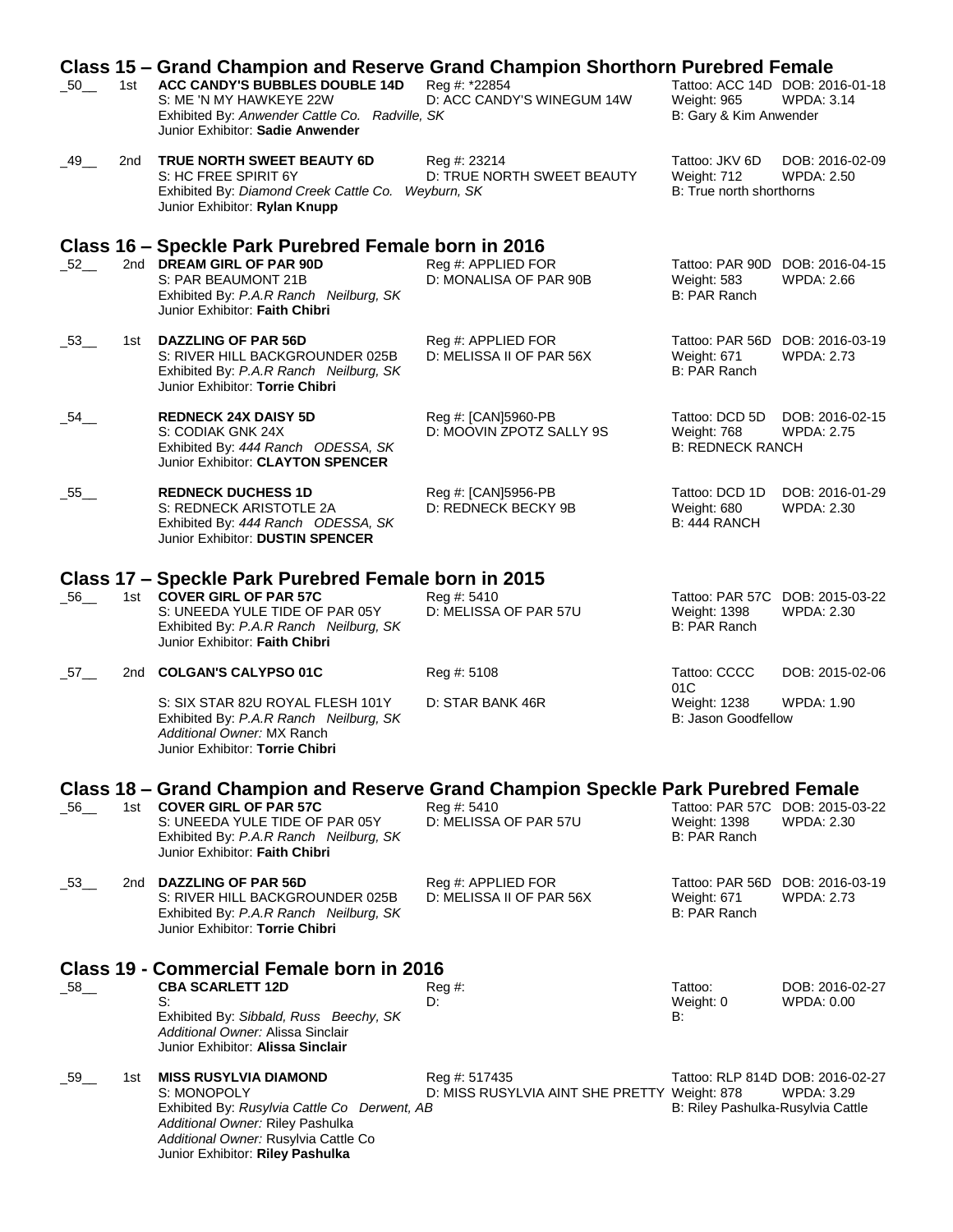| 60                  |     | <b>MFR MULAN 60D</b><br>S: FU MAN CHU<br>Exhibited By: Lightning Strike Cattle Co. Grenfell, SK<br>Junior Exhibitor: Darby McCormack                                                             | Reg #: NA<br>D: SIMMENTAL                    | Weight: 0<br><b>B: DARBY MCCORMACK</b>                      | Tattoo: MFR 60D DOB: 2016-02-20<br>WPDA: 0.00        |
|---------------------|-----|--------------------------------------------------------------------------------------------------------------------------------------------------------------------------------------------------|----------------------------------------------|-------------------------------------------------------------|------------------------------------------------------|
| $-61$               |     | <b>SHORTHORN X CHI MAINE</b><br>(BLACKBERRY)                                                                                                                                                     | Reg#                                         | Tattoo:                                                     | DOB: 2016-02-15                                      |
|                     |     | S:<br>Exhibited By: Nicholson, Mason Assiniboia, SK<br>Junior Exhibitor: Mason Nicolson                                                                                                          | D:                                           | Weight: 0<br>B:                                             | WPDA: 0.00                                           |
| $-62$               |     | <b>CLUB CALF X MAINE CROSS (ERICA)</b><br>S:<br>Exhibited By: Berner, Kylie Verwood, SK<br>Junior Exhibitor: Kylie Berner                                                                        | Reg #:<br>D:                                 | Tattoo:<br>Weight: 0<br>B:                                  | DOB: 2016-02-12<br>WPDA: 0.00                        |
| _63__               | 2nd | <b>TCF 47Z DIANA 12D</b><br>S: LFCC UNSTOPPABLE 727X<br>Exhibited By: The Cliffs Farm Saskatoon, SK<br>Additional Owner: LAZY RC RANCH<br>Junior Exhibitor: Jade Sibald                          | Reg #: R518399 PB<br>D: HEREFORD X RED ANGUS | Weight: 818<br><b>B: THE CLIFFS FARM</b>                    | Tattoo: TCF 12D DOB: 2016-01-15<br><b>WPDA: 2.64</b> |
|                     |     | Class 20 - Commercial Female born in 2015                                                                                                                                                        |                                              |                                                             |                                                      |
| $\_64$ <sub>—</sub> | 1st | <b>DIAMOND ICE</b><br>S:180<br>Exhibited By: Koyle Farms McLean, SK<br>Junior Exhibitor: Preslie Schmidt                                                                                         | Reg #: APPLIED<br>D: SHORTHORN X             | Tattoo: KAF 7C<br>Weight: 1441<br>B:                        | DOB: 2015-04-17<br><b>WPDA: 2.47</b>                 |
| 65                  |     | <b>LAZY RC PATCHY 508C</b>                                                                                                                                                                       | Reg #: APPLIED                               | Tattoo: HASB<br>508C                                        | DOB: 2015-04-05                                      |
|                     |     | S: WM GENERAL LEE<br>Exhibited By: Sibbald, Russ Beechy, SK<br>Additional Owner: HAILEY SIBBALD<br>Junior Exhibitor: HAILEY SIBBALD                                                              | D:                                           | Weight: 1487<br>B: LAZY RC RANCH LTD.                       | WPDA: 2.50                                           |
| $\_66$ __           |     | <b>LAZY RC BETTY 506C</b>                                                                                                                                                                        | Reg #: APPLIED                               | Tattoo: RCSB<br>506C                                        | DOB: 2015-04-03                                      |
|                     |     | S: WM GENERAL LEE<br>Exhibited By: Sibbald, Russ Beechy, SK<br>Additional Owner: ALISSA SINCLAIR<br>Junior Exhibitor: ALISSA SINCLAIR                                                            | D:                                           | Weight: 1241<br>B: LAZY RC RANCH LTD.                       | <b>WPDA: 2.08</b>                                    |
| $-67$ <sub>—</sub>  | 2nd | <b>LAZY RC CUTTIE PATOOTIE 503C</b>                                                                                                                                                              | Req #: APPLIED                               | Tattoo: JHSB<br>503C                                        | DOB: 2015-03-31                                      |
|                     |     | S: WM GENERAL LEE<br>Exhibited By: Sibbald, Russ Beechy, SK<br>Additional Owner: JADE SIBBALD<br>Junior Exhibitor: JADE SIBBALD                                                                  | D:                                           | <b>Weight: 1575</b><br>B: LAZY RC RANCH LTD.                | <b>WPDA: 2.63</b>                                    |
| $\_69\_$            |     | <b>CLUB CALF X ANGUS (SOMETHNG</b><br>SWEET)                                                                                                                                                     | Reg#                                         | Tattoo:                                                     | DOB: 2015-03-10                                      |
|                     |     | S:<br>Exhibited By: Berner, Kylie Verwood, SK<br>Junior Exhibitor: Kylie Berner                                                                                                                  | D:                                           | Weight: 0<br>B:                                             | WPDA: 0.00                                           |
| $-70$               |     | <b>RCC MISS SUPERNOVA</b><br>S: LOCK N' LOAD<br>Exhibited By: Miler Show Cattle Cremona, AB<br>Junior Exhibitor: Chase Miller                                                                    | Reg #: XX<br>D: PCC ONE CANADIAN             | Tattoo: RCC 7C<br>Weight: 0<br><b>B: Miller Show Cattle</b> | DOB: 2015-03-09<br>WPDA: 0.00                        |
| $\_71$ $\_$         |     | <b>HEARTBREAK</b><br>S: MAN AMONGST BOYS<br>Exhibited By: Bar CR Angus Perdue, SK<br>Additional Owner: Emily Froehlich<br>Additional Owner: Taylor Phillips<br>Junior Exhibitor: Taylor Phillips | Reg #: N/A<br>D: PCC ONE CANADIAN            | Tattoo: MCC 8C<br>Weight: 0<br><b>B: Chase Miller</b>       | DOB: 2015-02-15<br>WPDA: 0.00                        |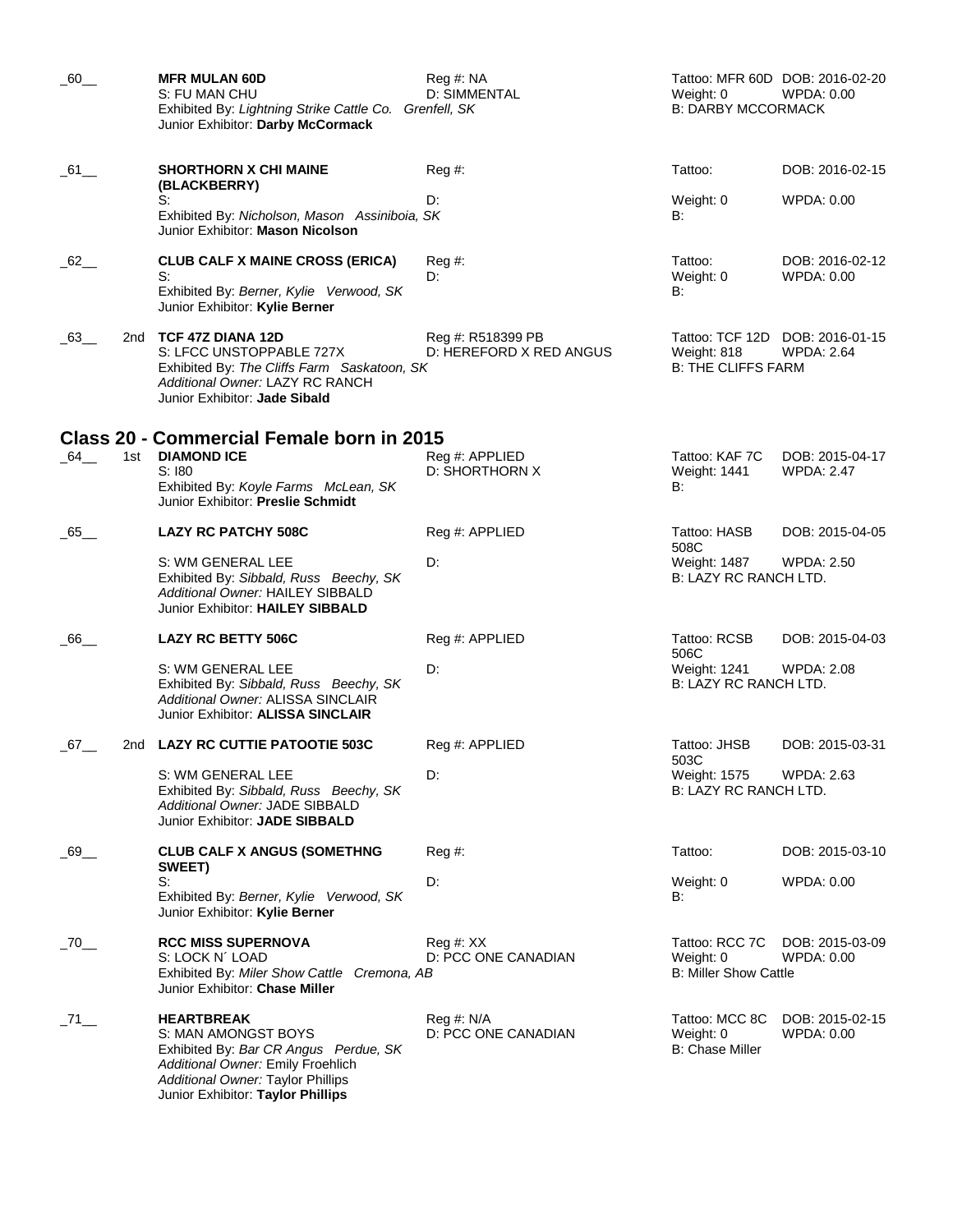|           |     | Class 21 - Grand Champion and Reserve Grand Champion Commercial Female                                                                                                                                                                           |                                                               |                                                              |                                                       |
|-----------|-----|--------------------------------------------------------------------------------------------------------------------------------------------------------------------------------------------------------------------------------------------------|---------------------------------------------------------------|--------------------------------------------------------------|-------------------------------------------------------|
| $\_59$ __ |     | 1st MISS RUSYLVIA DIAMOND<br>S: MONOPOLY<br>Exhibited By: Rusylvia Cattle Co Derwent, AB<br>Additional Owner: Riley Pashulka                                                                                                                     | Reg #: 517435<br>D: MISS RUSYLVIA AINT SHE PRETTY Weight: 878 | B: Riley Pashulka-Rusylvia Cattle                            | Tattoo: RLP 814D DOB: 2016-02-27<br><b>WPDA: 3.29</b> |
| $\_64$ __ |     | Additional Owner: Rusylvia Cattle Co.<br>2nd DIAMOND ICE<br>S:180<br>Exhibited By: Koyle Farms McLean, SK<br>Junior Exhibitor: Preslie Schmidt<br>Junior Exhibitor: Riley Pashulka                                                               | Reg #: APPLIED<br>D: SHORTHORN X                              | Tattoo: KAF 7C<br>Weight: 1441<br>B:                         | DOB: 2015-04-17<br><b>WPDA: 2.47</b>                  |
|           |     |                                                                                                                                                                                                                                                  |                                                               |                                                              |                                                       |
| 273       |     | Class 22 – Red Angus Purebred Female born in 2016<br>2nd RED SVR RUBY 170D<br>S: RED SVR KODIAK 213Z<br>Exhibited By: South View Ranch Ceylon, SK<br>Junior Exhibitor: Kohen Kaufmann                                                            | Reg #: 1938762<br>D: RED SVR RUBY 144X                        | Weight: 607<br>B: South View Ranch                           | Tattoo: SVR 170D DOB: 2016-04-02<br><b>WPDA: 2.61</b> |
| $-75$     | 1st | <b>RED TER-RON ALICE 129D</b>                                                                                                                                                                                                                    | Reg #: 1897234                                                | Tattoo: KEEL<br>129D                                         | DOB: 2016-02-11                                       |
|           |     | S: RED TWIN HERITAGE HUSTLE 25A<br>Exhibited By: Ter-Ron Farms Forestburg, AB<br>Junior Exhibitor: Keely Adams                                                                                                                                   | D: RED TER-RON ALICE 55A                                      | Weight: 829<br><b>B: Ter-Ron Farms</b>                       | <b>WPDA: 2.92</b>                                     |
| $\_76$ __ |     | <b>RED SIX MILE LARKABA LASS 22D</b><br>S: RED SIX MILE WARCRAFT 254Z<br>Exhibited By: Six Mile Ranch Ltd. Fir Mountain, SK<br>Junior Exhibitor: COY GIBSON                                                                                      | Reg #: 1924886<br>D: RED GLY LARKABA LASSIE 111T              | Weight: 789<br><b>B: SIX MILE RED ANGUS</b>                  | Tattoo: SIXM 22D DOB: 2016-02-10<br><b>WPDA: 2.77</b> |
| _77__     |     | <b>RED WILBAR BLOCKANA 50D</b><br>S: RED PIE SPECIALIST 430<br>Exhibited By: Wilbar Cattle Co. Dundurn, SK<br>Junior Exhibitor: Owen Willms                                                                                                      | Reg #: 1911376<br>D: RED WILBAR BLOCKANA 357X                 | Weight: 732<br>B: Wilbar Cattle Co.                          | Tattoo: WJD 50D DOB: 2016-02-03<br><b>WPDA: 2.51</b>  |
| $\_78$ __ |     | <b>RED BLAIRSWEST CHETA 20 D</b><br>S: RED SIX MILE SIGNATURE 295B<br>Exhibited By: Blairswest Land and Cattle DRAKE, SK<br>Additional Owner: NOLAN BLAIR<br>Additional Owner: BLAIRSWEST LAND AND CATTLE LTD<br>Junior Exhibitor: MAGUIRE BLAIR | Reg #: 1921343<br>D: RED BLAIRS CHETA 45Z                     | <b>Weight: 858</b><br><b>B: MAGUIRE BLAIR</b>                | Tattoo: MJNB 20D DOB: 2016-02-01<br><b>WPDA: 2.92</b> |
| $\_79$ __ |     | <b>RED SY DIXIE 71D</b><br>S: RED RACK BUCC 14A<br>Exhibited By: Symens Land and Cattle Co Claresholm, AB<br>Junior Exhibitor: Colby Symens                                                                                                      | Reg #: 1940253<br>D: RED HAZEL MISSIE 88W                     | Weight: 837<br>B: Symens Land and Cattle Co                  | Tattoo: WYF 71D DOB: 2016-01-26<br><b>WPDA: 2.79</b>  |
|           |     | Class 23 – Red Angus Purebred Female born in 2015                                                                                                                                                                                                |                                                               |                                                              |                                                       |
| $-80$     |     | <b>RED BLAIR'S ROBERTA LEE 40C</b><br>S: RED RINGSTEAD KARGO 215U<br>Exhibited By: Double B Angus McLean, SK<br>Junior Exhibitor: Baxter Blair                                                                                                   | Reg #: 1881364<br>D: RED BLAIRS ROBERTA LEE 72Z               | <b>Weight: 1362</b><br>B: Blairs.Ag Cattle Co.               | Tattoo: BBC 40C DOB: 2015-04-09<br>WPDA: 2.30         |
| 81        | 2nd | <b>RED SIX MILE MS LAKOTA 350C</b>                                                                                                                                                                                                               | Reg #: 1853469                                                | Tattoo: SIXM<br>350C                                         | DOB: 2015-03-10                                       |
|           |     | S: RED SIX MILE TUFF ENUFF 111Z<br>Exhibited By: Six Mile Ranch Ltd. Fir Mountain, SK<br>Additional Owner: ERIC SMITH - BREED CREEK RANCH<br>Junior Exhibitor: ERIC SMITH                                                                        | D: RED SIX MILE LAKOTA 350C                                   | Weight: 1498<br><b>B: SIX MILE RED ANGUS</b>                 | <b>WPDA: 2.41</b>                                     |
| -82       |     | <b>RED SVR CHRISTINA 5C</b><br>S: RED CLAY BANDIT 18X<br>Exhibited By: South View Ranch Ceylon, SK<br>Junior Exhibitor: Kamrie Kaufmann                                                                                                          | Reg #: 1872758<br>D: RED SVR CHRISTINA 28X                    | Tattoo: SVR 5C<br>Weight: 1393<br><b>B: South View Ranch</b> | DOB: 2015-03-04<br><b>WPDA: 2.22</b>                  |
| _83__     |     | <b>RED COCKBURN CORA 501C</b><br>S: RED SSS BREAKOUT 114Y<br>Exhibited By: Cockburn Red Angus Briercrest, SK<br>Junior Exhibitor: Cody Cockburn                                                                                                  | Reg #: 1884473<br>D: RED COCKBURN CORA 254Z                   | Weight: 1406<br>B: Cockburn Red Angus                        | Tattoo: CWJ 501C DOB: 2015-02-09<br><b>WPDA: 2.16</b> |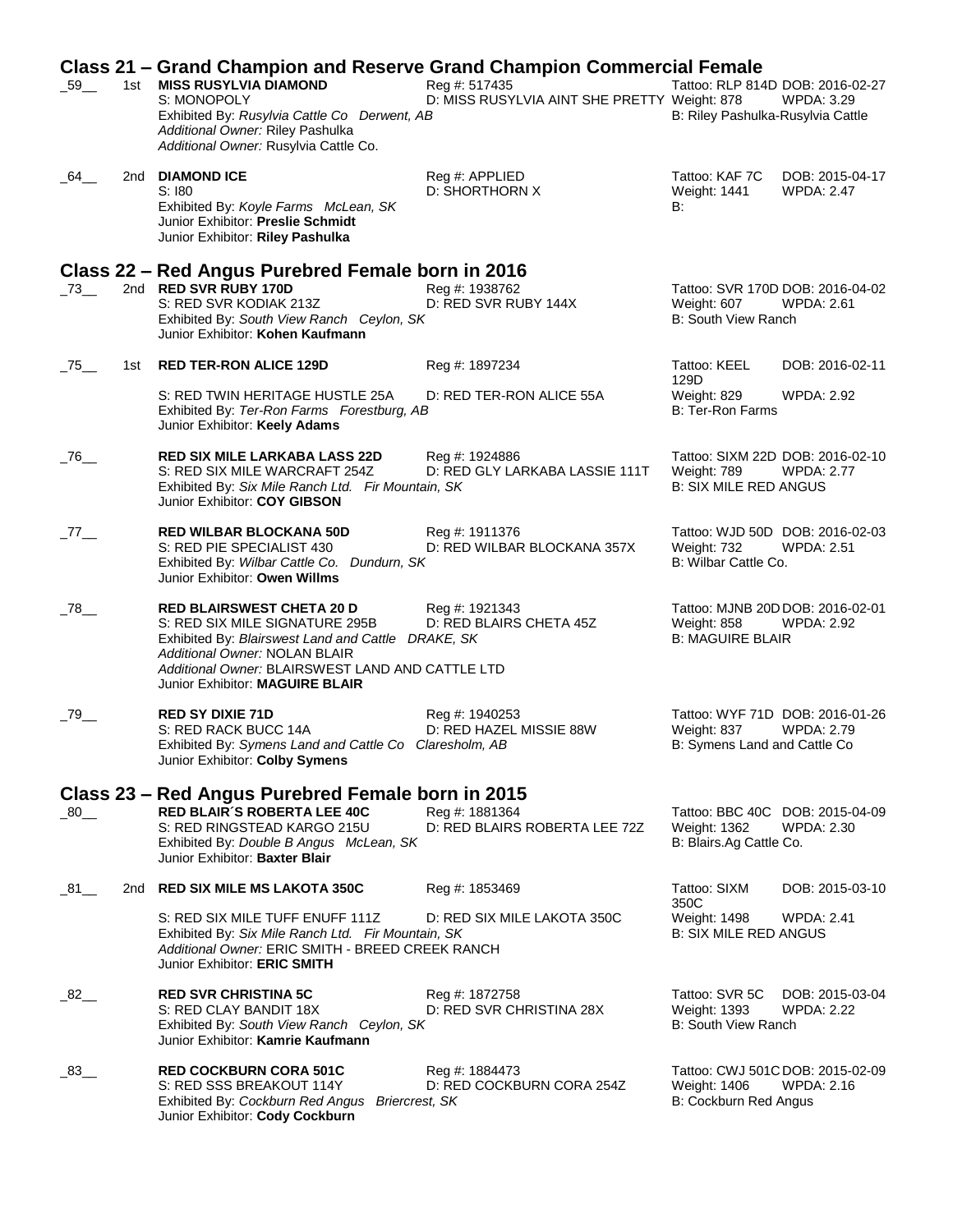| $\_84$ <sub>—</sub> |       | RED DKF MISS DURANGO 108C<br>S: RED DKF K-DURANGO 20M<br>Exhibited By: DKF Red & Black Angus<br>Junior Exhibitor: BRANDY FETTES                                                          | Reg #: 1877385<br>D: RED DKF MISS SHIVER 6X<br>Gladmar, SK       | Weight: 1561<br><b>B: DKF RED &amp; BLACK ANGUS</b>                              | Tattoo: DKF 108C DOB: 2015-02-08<br>WPDA: 2.39        |
|---------------------|-------|------------------------------------------------------------------------------------------------------------------------------------------------------------------------------------------|------------------------------------------------------------------|----------------------------------------------------------------------------------|-------------------------------------------------------|
| $\_85$ <sub>—</sub> |       | <b>RED DKFE MISS ACE 84C</b><br>S: RED SOO LINE POWER EYE 161X<br>Exhibited By: DKF Red & Black Angus Gladmar, SK<br>Junior Exhibitor: ERIC FETTES                                       | Reg #: 1866530<br>D: RED BLU DAWN MISS ILLICIT 359Z Weight: 1405 | <b>B: Eric Fettes DKF ANGUS</b>                                                  | Tattoo: DKFE 84C DOB: 2015-02-02<br><b>WPDA: 2.14</b> |
| $-86$               |       | <b>RED DURALTA 67A FANNY 27C</b><br>S: RED MOOSE CREEK RAPTOR 67A<br>Exhibited By: Six Mile Ranch Ltd. Fir Mountain, SK<br>Junior Exhibitor: COY GIBSON                                  | Reg #: 1870533<br>D: RED DURALTA 275X FANNY 54Z                  | Weight: 1376<br><b>B: DURALTA FARMS INC</b>                                      | Tattoo: DFLC 27C DOB: 2015-01-27<br>WPDA: 2.07        |
| $-87$ <sub>—</sub>  |       | <b>RED TRIPLE L CHETA 2C</b><br>S: RED SIXMILE KILLSWITCH 135Z<br>Exhibited By: Triple L Angus Viscount, SK<br>Junior Exhibitor: Connor Tetzlaff                                         | Reg #: 1881734<br>D: RED SIXMILE CHETA 702W                      | Tattoo: RKT 2C<br><b>Weight: 1709</b><br>B: Triple L Angus                       | DOB: 2015-01-21<br><b>WPDA: 2.55</b>                  |
| $\_88$ <sub>—</sub> | 1st l | <b>RED TER-RON DIAMOND MIST 26C</b><br>S: RED SOO LINE POWER EYE 161X<br>Exhibited By: Ter-Ron Farms Forestburg, AB<br>Additional Owner: Six Mile Ranch<br>Junior Exhibitor: Kasey Adams | Reg #: 1875554<br>D: TER-RON DIAMOND MIST 24U                    | Weight: 1494<br><b>B: Ter-Ron Farms</b>                                          | Tattoo: RPAH 26CDOB: 2015-01-17<br><b>WPDA: 2.22</b>  |
|                     |       | Class 24 – Grand Champion and Reserve Grand Champion Red Angus Purebred Female                                                                                                           |                                                                  |                                                                                  |                                                       |
| $-88$               |       | 1st RED TER-RON DIAMOND MIST 26C<br>S: RED SOO LINE POWER EYE 161X<br>Exhibited By: Ter-Ron Farms Forestburg, AB<br>Additional Owner: Six Mile Ranch<br>Junior Exhibitor: Kasey Adams    | Reg #: 1875554<br>D: TER-RON DIAMOND MIST 24U                    | Weight: 1494<br><b>B: Ter-Ron Farms</b>                                          | Tattoo: RPAH 26CDOB: 2015-01-17<br><b>WPDA: 2.22</b>  |
| $-75$               | 2nd   | <b>RED TER-RON ALICE 129D</b>                                                                                                                                                            | Reg #: 1897234                                                   | Tattoo: KEEL                                                                     | DOB: 2016-02-11                                       |
|                     |       | S: RED TWIN HERITAGE HUSTLE 25A<br>Exhibited By: Ter-Ron Farms Forestburg, AB<br>Junior Exhibitor: Keely Adams                                                                           | D: RED TER-RON ALICE 55A                                         | 129D<br>Weight: 829<br><b>B: Ter-Ron Farms</b>                                   | <b>WPDA: 2.92</b>                                     |
|                     |       | Class 25 – Charolais Purebred Female born in 2016                                                                                                                                        |                                                                  |                                                                                  |                                                       |
| $-90$ <sub>—</sub>  |       | 1st <b>ELDER'S PRINCESS III 142D</b><br>S: KEY'S JAXON 151B<br>Exhibited By: Elder Charolais Farms Coronach, SK<br>Junior Exhibitor: Cassidi Elder                                       | Reg #: APPLIED<br>D: ELDER'S PRINCESS III 363B                   | Weight: 813<br><b>B: ELDER CHAROLAIS FARMS</b>                                   | Tattoo: KLR 142D DOB: 2016-03-03<br>WPDA: 3.10        |
| 91                  |       | <b>MICHELSON STARSTRUCK 623D</b><br>S: SILVERSTREAM GEDDED G102<br>Exhibited By: Donmoore Farms Neudorf, SK<br>Junior Exhibitor: Pheonix Preston-Winder                                  | Reg #: APPLIED<br>D: SVY STARSTRUCK 8X                           | Tattoo: MIC 623D DOB: 2016-02-19<br>Weight: 916<br><b>B: Michelson Livestock</b> | <b>WPDA: 3.33</b>                                     |
| 92                  |       | DMFL JUST LIKE FIRE 5D<br>S: LAE ZEUSS 2104Z<br>Exhibited By: Donmoore Farms Neudorf, SK<br>Junior Exhibitor: Titan Preston-Winder                                                       | Reg #: FC708272<br>D: DONMOORE SOFIA                             | Weight: 872<br><b>B: DONMOORE FARMS</b>                                          | Tattoo: DMFL 5D DOB: 2016-02-08<br><b>WPDA: 3.05</b>  |
| $-93$ <sub>—</sub>  |       | LAE DIXIELAND DELIGHT 6100D                                                                                                                                                              | Reg #: APPLIED                                                   | Tattoo: LAE                                                                      | DOB: 2016-02-05                                       |
|                     |       | S: SPARROWS ESCOBAR 429B<br>Exhibited By: Horseshoe E Charolais Kenaston, SK<br>Junior Exhibitor: Calina Evans                                                                           | D: LAE LANDLADY 161Y                                             | 6100D<br>Weight: 878<br>B: Horseshoe E Charolais                                 | <b>WPDA: 3.04</b>                                     |
| _94__               |       | 2nd LAE DUCHESS 629D<br>S: SPARROWS ESCOBAR 429B<br>Exhibited By: Horseshoe E Charolais Kenaston, SK<br>Junior Exhibitor: Shelby Evans                                                   | Reg #: APPLIED<br>D: LAEDOLLY 226Z                               | Weight: 914<br>B: Horseshoe E Charolais                                          | Tattoo: LAE 629D DOB: 2016-01-14<br><b>WPDA: 2.94</b> |
|                     |       | Class 26 – Charolais Purebred Female born in 2015                                                                                                                                        |                                                                  |                                                                                  |                                                       |
| $-95$ <sub>—</sub>  |       | 2nd ROSSO MS THUMBS UP 74C<br>S: MXS IRRESISTIBULL 357A                                                                                                                                  | Reg #: FC419248<br>D: VMN THUMBS UP PLD 745T                     | Tattoo: ROS 74C DOB: 2015-04-21<br><b>Weight: 1516</b>                           | <b>WPDA: 2.62</b>                                     |

Exhibited By: *Rosso Charolais Moose Jaw, SK* B: **ROSSO CHAROLAIS** B: ROSSO CHAROLAIS

Junior Exhibitor: **Haley Rosso**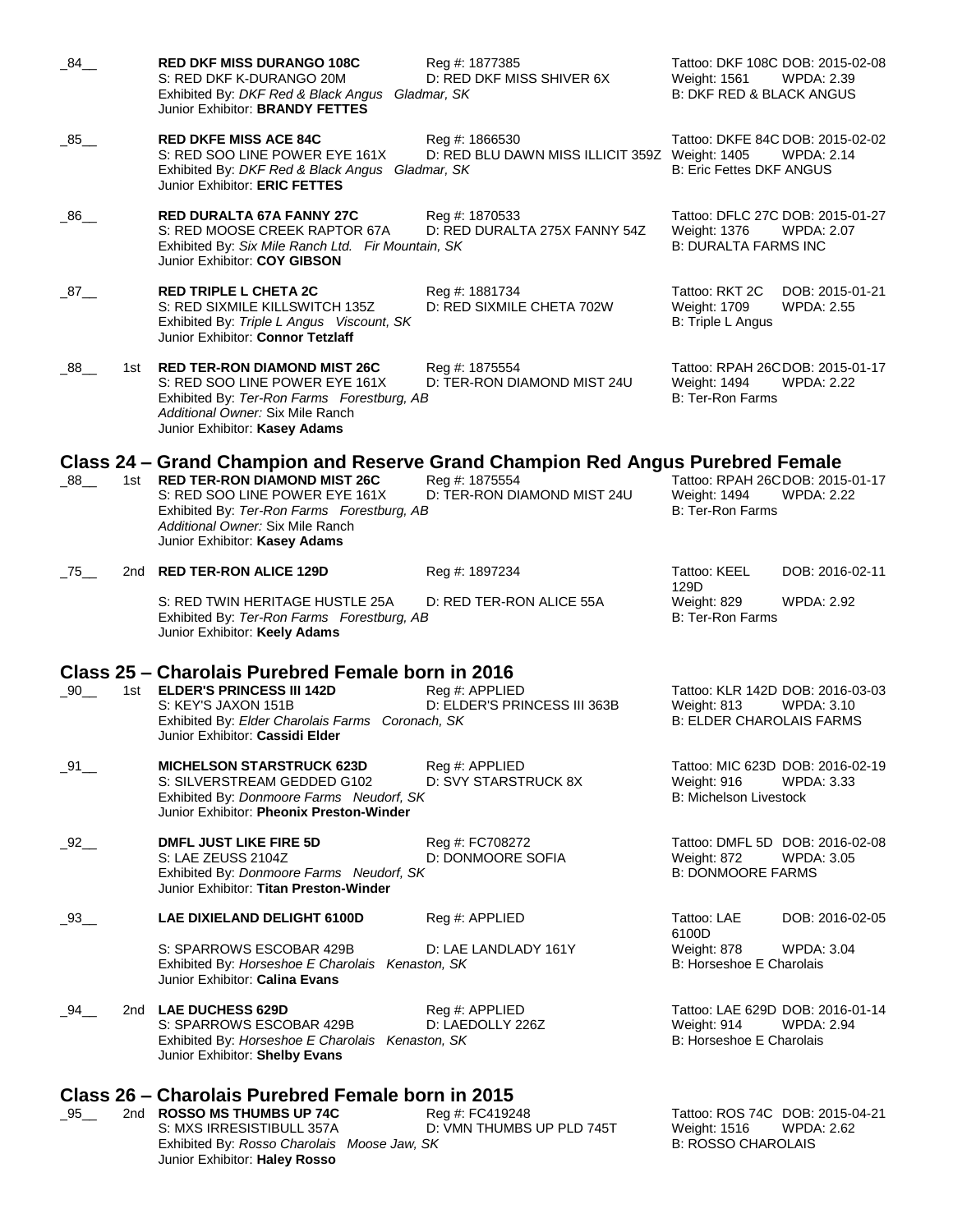| $\_96$ __     | 1st | <b>LAE CAROLINE 516C</b><br>S: SILVERSTREAM GEDDES G102<br>Exhibited By: Horseshoe E Charolais Kenaston, SK<br>Junior Exhibitor: Shelby Evans                                     | Reg #: PFC 415755<br>D: LAE HAPPY GIRL 79X         | Tattoo: LAE 516C DOB: 2015-01-10<br><b>WPDA: 2.71</b><br>Weight: 1840<br>B: Horseshoe E Charolais           |
|---------------|-----|-----------------------------------------------------------------------------------------------------------------------------------------------------------------------------------|----------------------------------------------------|-------------------------------------------------------------------------------------------------------------|
|               |     | Class 27 – Grand Champion and Reserve Grand Champion Charolais Purebred Female                                                                                                    |                                                    |                                                                                                             |
| $\_96\_$      | 1st | <b>LAE CAROLINE 516C</b><br>S: SILVERSTREAM GEDDES G102<br>Exhibited By: Horseshoe E Charolais Kenaston, SK<br>Junior Exhibitor: Shelby Evans                                     | Reg #: PFC 415755<br>D: LAE HAPPY GIRL 79X         | Tattoo: LAE 516C DOB: 2015-01-10<br>Weight: 1840<br><b>WPDA: 2.71</b><br>B: Horseshoe E Charolais           |
| $\_90$ ___    |     | 2nd ELDER'S PRINCESS III 142D<br>S: KEY'S JAXON 151B<br>Exhibited By: Elder Charolais Farms Coronach, SK<br>Junior Exhibitor: Cassidi Elder                                       | Reg #: APPLIED<br>D: ELDER'S PRINCESS III 363B     | Tattoo: KLR 142D DOB: 2016-03-03<br><b>WPDA: 3.10</b><br>Weight: 813<br><b>B: ELDER CHAROLAIS FARMS</b>     |
|               |     | Class 28 – Hereford Purebred Female born in 2016                                                                                                                                  |                                                    | Split 1                                                                                                     |
| $\_97$ ___    |     | 1st BAYVIEW ACRES TIME 2 SHINE 7D<br>S: CCR ABOUT TIME 743<br>Exhibited By: Bayview Acres Bath, ON<br>Junior Exhibitor: Kayla Boot                                                | Reg #: C03019702<br>D: BAYVEIW ACRES BELLA 4Z      | DOB: 2016-04-22<br>Tattoo: BVA 7D<br>Weight: 751<br><b>WPDA: 3.54</b><br><b>B: Bayview Acres</b>            |
| $\_98$ __     |     | <b>BLAIR-ATHOL 10Y CHARISMA 76D</b><br>S: NJW 73S W18 HOMETOWN 10Y ET {DLFD: BLAIR-ATHOL 101 GRACE 91W<br>IEF HYF}                                                                | Reg #: C03023020                                   | Tattoo: DVL 76D<br>DOB: 2016-03-20<br>Weight: 731<br><b>WPDA: 2.98</b>                                      |
|               |     | Exhibited By: Blair Athol Farms Arcola, SK<br>Additional Owner: Kris Gordon, SK<br>Junior Exhibitor: KYLEE DIXON                                                                  |                                                    | B: Jeffrey Thomas Lees                                                                                      |
| $\_99\_$      |     | <b>GH MVP DAZZLE 216D</b><br>S: GH 8052 MVP 67Y<br>Exhibited By: Hirsche Herefords and Angus LTD High River, AB<br>Junior Exhibitor: Landon Smith                                 | Reg #: C09025479<br>D: GH ADAMS SILENT FIONA 93U   | Tattoo: GAH 216D DOB: 2016-03-14<br>Weight: 771<br><b>WPDA: 3.07</b><br>B: Hirsche Herefords and Angus Ltd. |
| $\_100\_$     | 1st | <b>BNC GLENLEES 429 NELLIE 71D</b><br>S: KJ 647U REDEEM 429Y<br>Exhibited By: Glenlees Farm Arcola, SK<br>Additional Owner: Blairs.Ag, Lanigan, SK<br>Junior Exhibitor: Emma Lees | Reg #: C03022357<br>D: BNC 111Y NELLIE 308A        | Tattoo: BN 71D<br>DOB: 2016-03-07<br>Weight: 772<br>WPDA: 2.99<br><b>B: BNC Polled Herefords</b>            |
| $\_102\_$     |     | <b>HMS HI-CLIFFE 305A DIAMOND 64D</b><br>S: TCF JVJ 11X THE GOODS 305A<br>Exhibited By: HMS Hi-Cliffe Outlook, SK<br>Junior Exhibitor: Morgan Millham                             | Reg #: C03021721<br>D: HI-CLIFFE XCEL 64X          | Tattoo: HMS 64D DOB: 2016-03-02<br>Weight: 846<br><b>WPDA: 3.22</b><br>B: HMS Hi-Cliffe                     |
|               |     | Class 28 – Hereford Purebred Female born in 2016                                                                                                                                  |                                                    |                                                                                                             |
| $\_103\_$     |     | <b>KW DIXIE 57D</b><br>S: GLENLEES 719T DECOY ET 29A<br>Exhibited By: Webber Farms Midale, SK<br>Junior Exhibitor: Ashtyn Webber                                                  | Reg #: C03022786<br>$D: LV$ DIXIE L 57Z            | Split 2<br>DOB: 2016-02-28<br>Tattoo: AW 57D<br>Weight: 781<br><b>WPDA: 2.94</b><br>B: Ashtyn Webber        |
| $\_$ 104 $\_$ |     | <b>BLAIR-ATHOL 0124 BLAZE 18D</b><br>S: RST TIME'S A WASTIN' 0124 {DLF IEF<br>HYP                                                                                                 | Reg #: C03023027<br>D: BLAIR-ATHOL 101 HEIDI 17U   | Tattoo: DVL 18D<br>DOB: 2016-02-25<br><b>Weight: 755</b><br><b>WPDA: 2.81</b>                               |
|               |     | Exhibited By: Blair Athol Farms Arcola, SK<br>Additional Owner: HBM Farms, Ont.<br>Junior Exhibitor: CHRISTIN DIXON                                                               |                                                    | B: Duncan Lees                                                                                              |
| $\_105\_$     | 1st | TRIPLE A 47R DINA ET 6D<br>S: PDHR 20J STANMORE 47R<br>Exhibited By: Triple A Herefords Moose Jaw, SK<br>Junior Exhibitor: Luke Andrews                                           | Reg #: C03024584<br>D: TRIPLE-A MAX'S HONEYDEW 15T | Tattoo: AHSJ 6D<br>DOB: 2016-02-19<br>Weight: 772<br><b>WPDA: 2.81</b><br><b>B: Murray Andrews</b>          |
| $\_106\_$     |     | MCCOY Z311 LIZZIE 50D<br>S: KCF BENNETT ENCORE Z311 ET<br>Exhibited By: McCoy Cattle Co. Milestone, SK<br>Junior Exhibitor: Emma Nicholas                                         | Reg #: C03019954<br>D: MCCOY 409W LIZZIE 161Y      | Tattoo: ZTM 50D DOB: 2016-02-13<br>Weight: 783<br><b>WPDA: 2.79</b><br>B: McCoy Cattle Co.                  |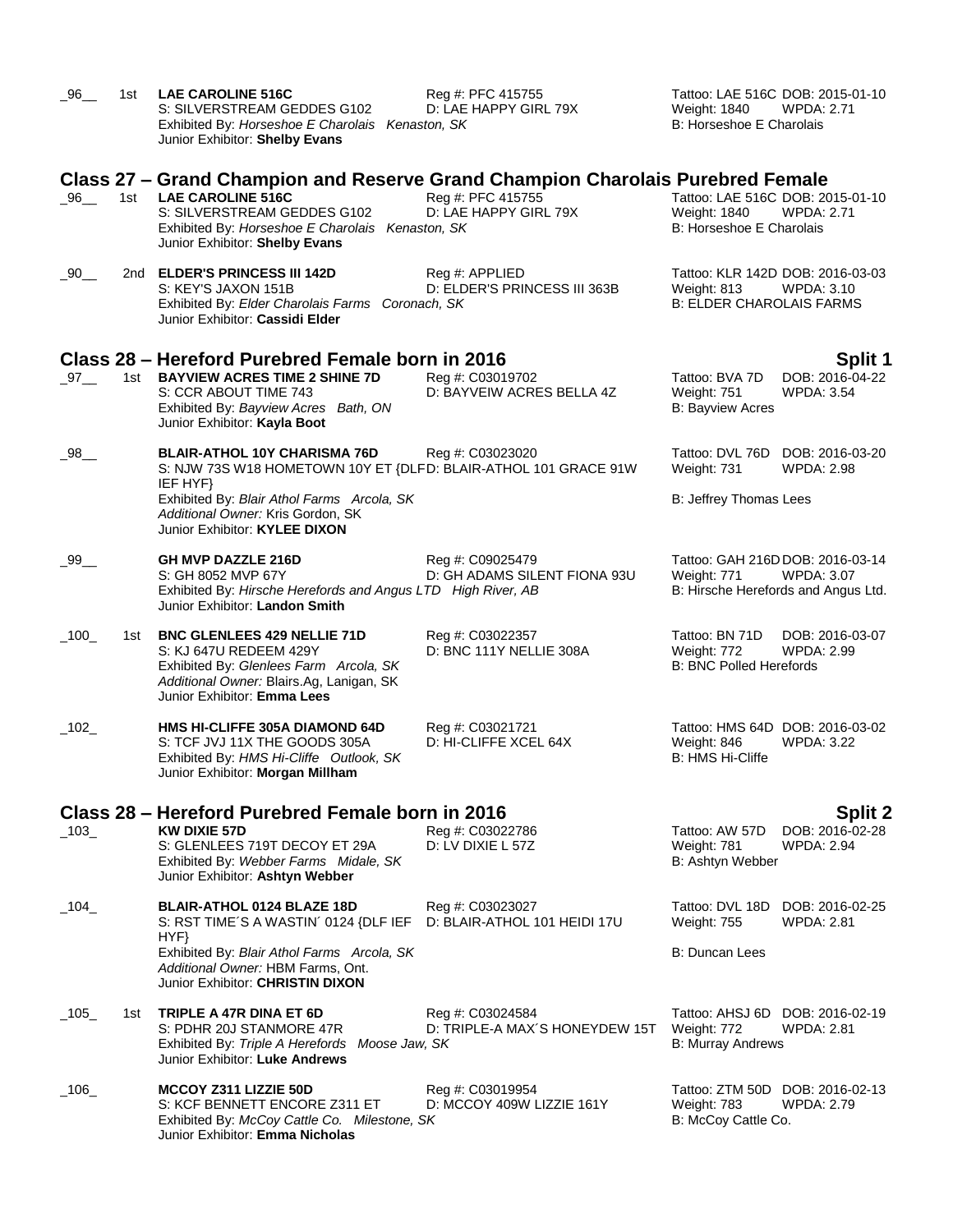| $\_107\_$ |     | <b>NCX MISS DREAM GIRL 8D</b><br>S: REMITALL-W START ME UP ET 7B<br>Exhibited By: NCX Polled Herefords Brosseau, AB<br>Additional Owner: 3- D-L, Abbotsford, BC<br>Junior Exhibitor: GABRIELLE CHEREMSHYNSKI                                        | Reg #: C03020848<br>D: RU MA 744T TAMI 54U 14Z                  | Tattoo: NCX 8D<br>Weight: 946<br><b>B: Dennis Babiuk</b>        | DOB: 2016-02-07<br>WPDA: 3.30                                                               |
|-----------|-----|-----------------------------------------------------------------------------------------------------------------------------------------------------------------------------------------------------------------------------------------------------|-----------------------------------------------------------------|-----------------------------------------------------------------|---------------------------------------------------------------------------------------------|
| $\_108$   |     | WMB 106A ARIANA 103D                                                                                                                                                                                                                                | Reg #: C03025622                                                | Tattoo: WMB<br>103D                                             | DOB: 2016-02-04                                                                             |
|           |     | S: MHPH 521X ACTION 106A {DLF, IEF,<br>HYP                                                                                                                                                                                                          | D: WMB 43U'S JOY 102Y {DLF, IEF,<br>HYP                         | Weight: 898                                                     | <b>WPDA: 3.10</b>                                                                           |
|           |     | Exhibited By: Bieber Herefords Wolseley, SK<br>Junior Exhibitor: Aiva Bieber                                                                                                                                                                        |                                                                 | <b>B: Walter Bieber</b>                                         |                                                                                             |
| $-109$    | 1st | JDH MS 20R VICTOR 33Z 55D<br>S: JDH VICTOR 719T 33Z<br>Exhibited By: Massey, Jacey Strathmore, AB<br>Junior Exhibitor: JACEY MASSEY                                                                                                                 | Reg #: C03025327<br>D: JDH MS P606 BOOMER 20R                   | Tattoo: 55D<br>Weight: 810<br><b>B: Delaney Herefords</b>       | DOB: 2016-02-01<br><b>WPDA: 2.76</b>                                                        |
|           |     | Class 28 – Hereford Purebred Female born in 2016                                                                                                                                                                                                    |                                                                 |                                                                 |                                                                                             |
| $\_110$   |     | <b>WJP MAGNUM CHAMPAGNE 73D</b><br>S: MJT TOTAL ET 311W                                                                                                                                                                                             | Reg #: C03023160<br>D: GH ADAMS 796S DOMAN MISS<br>253W         | Weight: 929                                                     | Split 3<br>Tattoo: WJP 73D DOB: 2016-01-30<br><b>WPDA: 3.15</b>                             |
|           |     | Exhibited By: Paul, Billy Aldergrove, BC<br>Junior Exhibitor: BILLY PAUL                                                                                                                                                                            |                                                                 | <b>B: Billy Paul</b>                                            |                                                                                             |
| $\_111$   | 1st | ANL B&C 10Y REESE 16Y 5D<br>S: NJW 73S W18 HOMETOWN 10Y ET<br>Exhibited By: ANL Polled Herefords Steelman, SK<br>Additional Owner: Medonte Highlands<br>Junior Exhibitor: Brendeb Lischka                                                           | Reg #: C03022764<br>D: HAROLDSONS JVJ REESE T100 16YWeight: 946 | Tattoo: KKL 5D<br><b>B: ANL Polled Herefords</b>                | DOB: 2016-01-27<br><b>WPDA: 3.17</b>                                                        |
| $\_112$   |     | <b>JRP BAMBI'S ACTION 800D</b><br>S: ANL A XLP ET ACTION75Z<br>Exhibited By: Procyk, Jesse Fillmore, SK<br>Additional Owner: Roger and Joan Procyk<br>Junior Exhibitor: Jesse Procyk                                                                | Reg #: C03020243<br>D: XLP MDF BAMBI 800Z                       | Weight: 935<br><b>B: Lone Pine Cattle Services</b>              | Tattoo: JRP 800D DOB: 2016-01-22<br>WPDA: 3.09                                              |
| $\_113$   |     | <b>XLP SPLENDOR ET 75D</b><br>S: C NEW ERA ET<br>Exhibited By: Lone Pine Cattle Services Vibank, SK<br>Junior Exhibitor: Lexie O'Connor                                                                                                             | Reg #: C03021829<br>D: ANL PBG 3N SPLENDOUR 143T                | <b>Weight: 1013</b><br><b>B: ANL Polled Herefords</b>           | Tattoo: XLP 75D DOB: 2016-01-15<br><b>WPDA: 3.27</b>                                        |
| $-114$    |     | <b>GH MVP DIAMOND DIANE 25D</b><br>S: GH 8052 MVP 67Y<br>Exhibited By: Hirsche Herefords and Angus LTD High River, AB<br>Additional Owner: Billy Paul<br>Junior Exhibitor: Ken Paul                                                                 | Reg #: C03021268<br>D: GH SCRIPT DIAMOND LADY 91A               | Weight: 944                                                     | Tattoo: GAH 25D DOB: 2016-01-11<br><b>WPDA: 3.01</b><br>B: Hirsche Herefords and Angus Ltd. |
| $\_115$   |     | <b>GH MVP LADY DELIGHT 22D</b><br>S: GH 8052 MVP 67Y<br>Exhibited By: Hirsche Herefords and Angus LTD High River, AB<br>Junior Exhibitor: Landon Smith                                                                                              | Reg #: C03025462<br>D: FA 87U BRITISHER LADY 105X               | Weight: 940                                                     | Tattoo: GAH 22D DOB: 2016-01-10<br><b>WPDA: 2.98</b><br>B: Hirsche Herefords and Angus Ltd. |
| $\_116\_$ |     | <b>KW WANDA 252D</b>                                                                                                                                                                                                                                | Reg #: C03022787                                                | Tattoo: KRW                                                     | DOB: 2016-01-09                                                                             |
|           |     | S: GLENLEES 719T DECOY ET 29A<br>Exhibited By: Webber Farms Midale, SK<br>Junior Exhibitor: Kriselly Webber                                                                                                                                         | D: LV WANDA T 152 B                                             | 252D<br>Weight: 808<br><b>B: Kriselly Webber</b>                | <b>WPDA: 2.56</b>                                                                           |
| $-117$    | 1st | <b>BNC GLENLEES 14Z CHANTEL 1D</b><br>S: TH 512X 719T PLAYMAKER 14Z<br>Exhibited By: Glenlees Farm Arcola, SK<br>Additional Owner: Jensen Bros. Courtland, Kansas<br>Junior Exhibitor: Kyla Lees                                                    | Reg #: C03020489<br>D: BNC W18 MORNING GAL 404Y                 | Tattoo: BN 1D<br>Weight: 1038<br><b>B: BNC Polled Herefords</b> | DOB: 2016-01-02<br><b>WPDA: 3.21</b>                                                        |
| $\_117$   | 1st | Class 28 – Champion and Reserve Champion Hereford Purebred Female born in 2016<br><b>BNC GLENLEES 14Z CHANTEL 1D</b><br>S: TH 512X 719T PLAYMAKER 14Z<br>Exhibited By: Glenlees Farm Arcola, SK<br>Additional Owner: Jensen Bros. Courtland, Kansas | Reg #: C03020489<br>D: BNC W18 MORNING GAL 404Y                 | Tattoo: BN 1D<br>Weight: 1038<br><b>B: BNC Polled Herefords</b> | DOB: 2016-01-02<br><b>WPDA: 3.21</b>                                                        |

Junior Exhibitor: **Kyla Lees**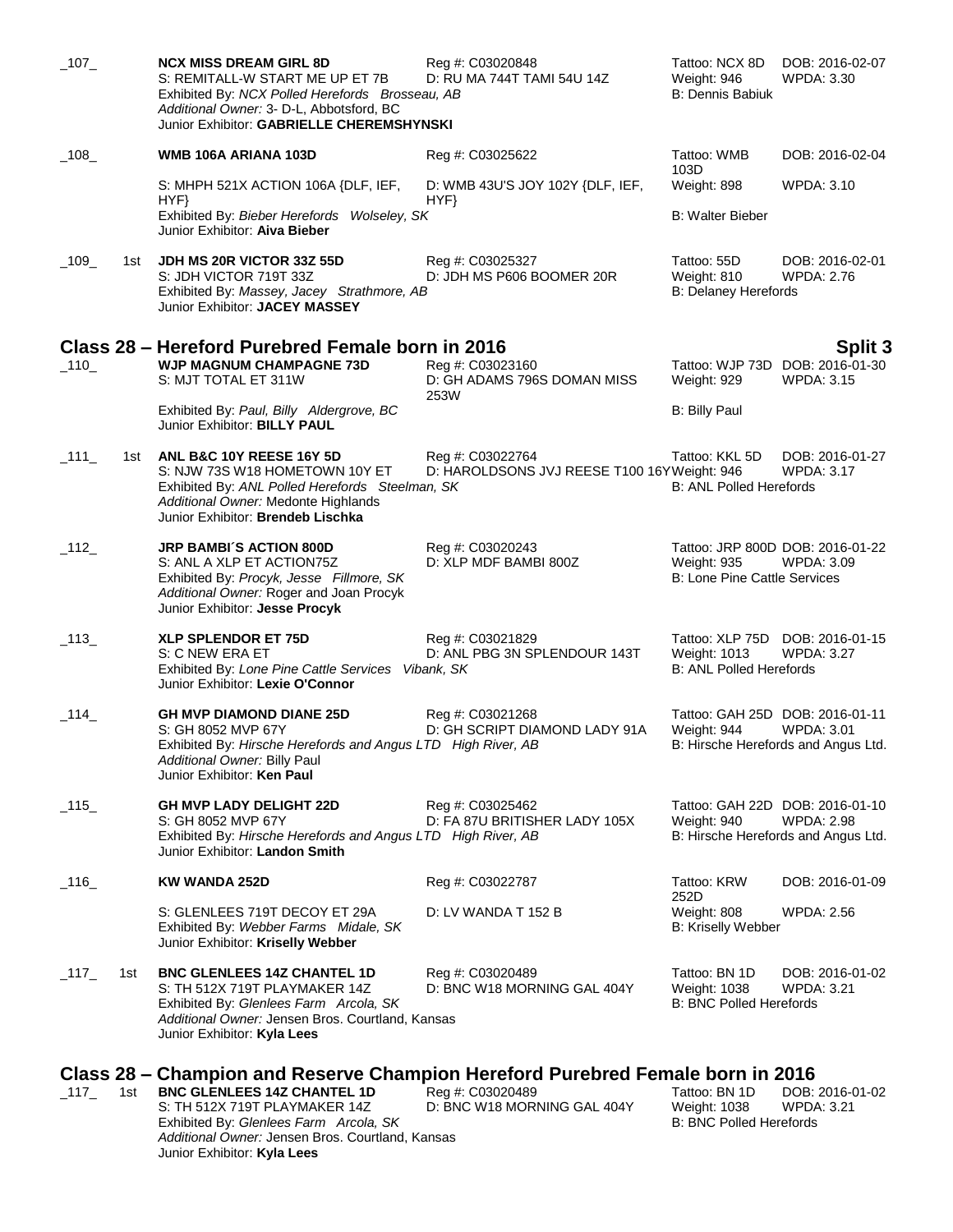| $\_100$       |     | 2nd BNC GLENLEES 429 NELLIE 71D<br>S: KJ 647U REDEEM 429Y<br>Exhibited By: Glenlees Farm Arcola, SK<br>Additional Owner: Blairs.Ag, Lanigan, SK<br>Junior Exhibitor: Emma Lees                                                                                                                                                        | Reg #: C03022357<br>D: BNC 111Y NELLIE 308A                           | Tattoo: BN 71D<br>Weight: 772<br><b>B: BNC Polled Herefords</b>  | DOB: 2016-03-07<br><b>WPDA: 2.99</b>                                                         |
|---------------|-----|---------------------------------------------------------------------------------------------------------------------------------------------------------------------------------------------------------------------------------------------------------------------------------------------------------------------------------------|-----------------------------------------------------------------------|------------------------------------------------------------------|----------------------------------------------------------------------------------------------|
| $-118$        |     | Class 29 – Hereford Purebred Female born in 2015<br>1st <b>C &amp; T Z81 DARA 75C</b><br>S: MOHICAN STROKER Z81<br>Exhibited By: C & T Cattle Co. Arcola, SK<br>Additional Owner: Ross Madsen<br>Additional Owner: Dawson Foy<br>Junior Exhibitor: Dawson Foy                                                                         | Reg #: PC03012564<br>D: C & T 533P DARA ET 68W                        | Tattoo: TL 75C<br><b>Weight: 1368</b><br><b>B: Chris Lees</b>    | Split 1<br>DOB: 2015-04-17<br><b>WPDA: 2.35</b>                                              |
| $\_$ 119 $\_$ |     | <b>BNC 14Z STAR MAKER 69C</b><br>S: TH 512X 719T PLAYMAKER 14Z<br>Exhibited By: Glenlees Farm Arcola, SK<br>Junior Exhibitor: Emma Lees                                                                                                                                                                                               | Reg #: C03013074<br>D: BNC 220P CHELSEA 69Z                           | Tattoo: BN 69C<br>Weight: 1502<br><b>B: BNC Polled Herefords</b> | DOB: 2015-04-14<br><b>WPDA: 2.56</b>                                                         |
| $\_120$       |     | <b>SQUARE-D HARMONY 821C</b>                                                                                                                                                                                                                                                                                                          | Reg #: C03011579                                                      | (RE)                                                             | Tattoo: SAZ 821C DOB: 2015-03-29                                                             |
|               |     | S: SQUARE-D PRECISIOM 376Y<br>Exhibited By: Blaschuck, Mikayla Chaplin, SK<br>Additional Owner: Jayda Blaschuck<br>Junior Exhibitor: Jayda Blaschuck                                                                                                                                                                                  | D: SQUARE-D MAXINE8211U                                               | Weight: 1189<br>B: Jim Duke                                      | WPDA: 1.98                                                                                   |
| $\_$ 121 $\_$ |     | <b>GH NUGGET CARLY 219C</b><br>S: GH ADAMS GOLD NUGGET ET 378W<br>Exhibited By: Hirsche Herefords and Angus LTD High River, AB<br>Additional Owner: Luke Smith<br>Junior Exhibitor: Luke Smith                                                                                                                                        | Reg #: C03012807<br>D: FA YANKEE BRITISHER LADY 48X                   | Weight: 1490                                                     | Tattoo: GAH 219C DOB: 2015-03-16<br><b>WPDA: 2.42</b><br>B: Hirsche Herefords and Angus Ltd. |
| $-122$        |     | SQUARE-D BELLE 589C                                                                                                                                                                                                                                                                                                                   | Reg #: C03011540                                                      |                                                                  | Tattoo: SAZ 589C DOB: 2015-03-14                                                             |
|               |     | S: NJW 34S 38W BEEF 15Z ET<br>Exhibited By: Blaschuck, Mikayla Chaplin, SK<br>Junior Exhibitor: Mikayla Blaschuck                                                                                                                                                                                                                     | D: SQUAARE-D AVERY 789Y                                               | (RE)<br>Weight: 1212<br>B: Jim Duke                              | WPDA: 1.96                                                                                   |
| $-123$        | 1st | TRIPLE-A 1229 CHLOE 15C<br>S: ECR 9022 DAKOTA 1229<br>Exhibited By: Triple A Herefords Moose Jaw, SK<br>Junior Exhibitor: Luke Andrews                                                                                                                                                                                                | Reg #: C03013671<br>D: TRIPLE-A 22T SUPER LASS 11X                    | <b>Weight: 1581</b><br>B: Russell & Faye Andrews                 | Tattoo: PUT 15C DOB: 2015-03-01<br><b>WPDA: 2.51</b>                                         |
| $\_124$       | 1st | Class 29 – Hereford Purebred Female born in 2015<br><b>BLAIR-ATHOL TW DEBBIE DOO 22C</b><br>S: RST TIME'S A WASTIN' 0124 {DLF IEF<br>HYF}<br>Exhibited By: Blair Athol Farms Arcola, SK<br>Additional Owner: Lohner Herefords<br>Additional Owner: Kris Gordon<br>Additional Owner: KLJ Livestock<br>Junior Exhibitor: CHRISTIN DIXON | Reg #: C03009379<br>D: BLAIR-ATHOL NASDAQ DEB ET<br>35W {DLF IEF HYF} | Tattoo: DVL 22C<br>Weight: 1394<br><b>B: Duncan Lees</b>         | <b>Split 2</b><br>DOB: 2015-02-19<br><b>WPDA: 2.18</b>                                       |
| $\_125$       |     | <b>NCX MISS CLARITY 35C</b>                                                                                                                                                                                                                                                                                                           | Reg #: C03008124                                                      | Tattoo: NCXG<br>35C                                              | DOB: 2015-02-17                                                                              |
|               |     | S: BARE MR YOU TUBE 4Y<br>Exhibited By: NCX Polled Herefords Brosseau, AB<br>Junior Exhibitor: GABRIELLE CHEREMSHYNSKI                                                                                                                                                                                                                | D: NCX MISS ALEXIS 2A                                                 | Weight: 1389<br>B: Gabrielle Cheremshynski                       | WPDA: 2.16                                                                                   |
| $\_126\_$     |     | XLP 75Z KAIREE 97C<br>S: ANL A XLP ACTION ET 75Z<br>Exhibited By: Lone Pine Cattle Services<br>Additional Owner: Emily Sebastian<br>Junior Exhibitor: Emily Sebastion                                                                                                                                                                 | Reg #: C03009600<br>D: RVP 45S WATERFALL 97W<br>Vibank, SK            | <b>Weight: 1484</b><br><b>B: Lone Pine Cattle Services</b>       | Tattoo: XLP 97C DOB: 2015-02-07<br><b>WPDA: 2.28</b>                                         |
|               |     |                                                                                                                                                                                                                                                                                                                                       |                                                                       |                                                                  |                                                                                              |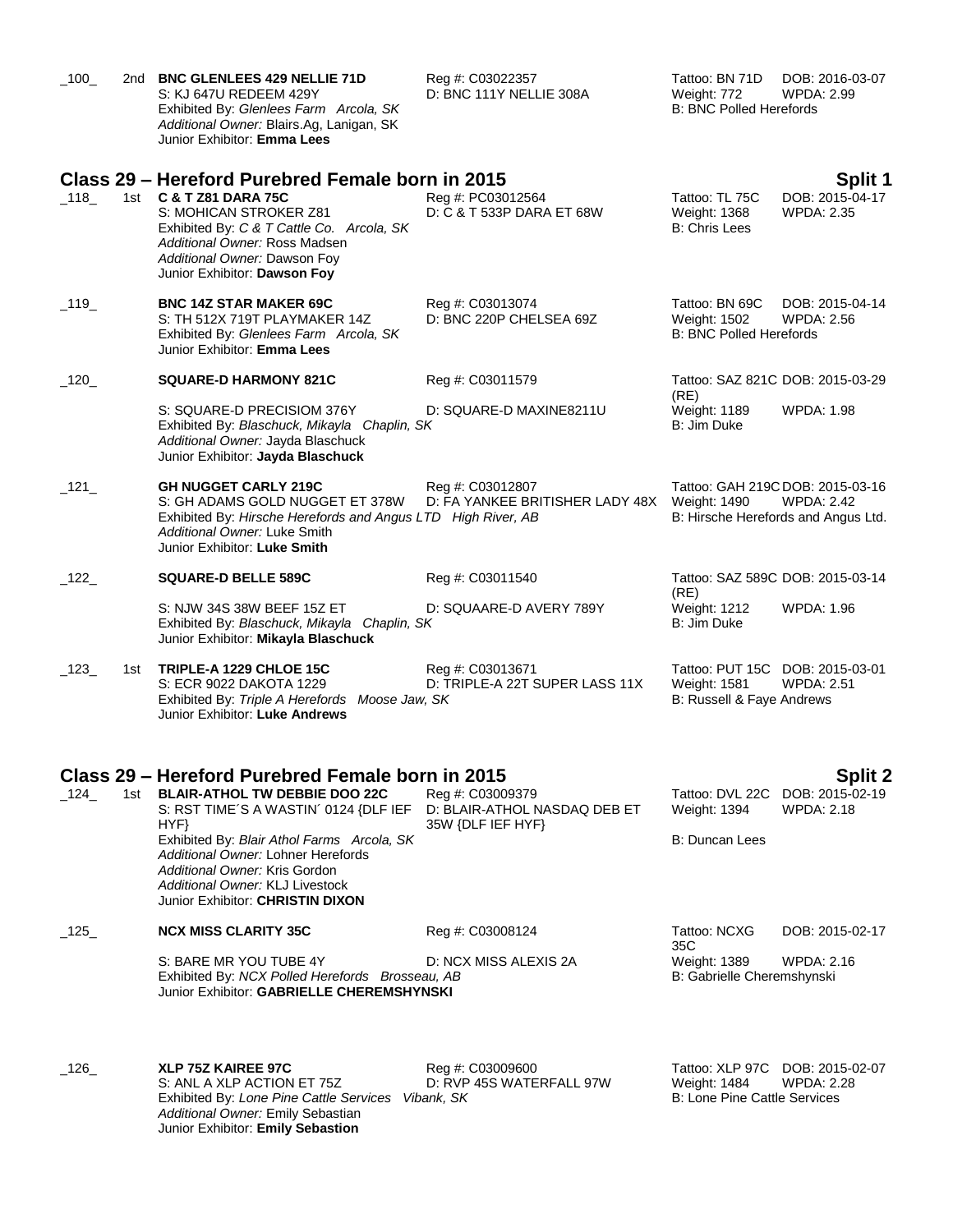| $\_127\_$ |       | <b>WJP CHIANTI MVP 123C</b><br>S: GH 8052 MVP 67Y<br>Exhibited By: Paul, Billy Aldergrove, BC<br>Junior Exhibitor: BILLY PAUL                                                                                                                                                    | Reg #: C03012147<br>D: GH 7101 NIKIA 8Z            | Tattoo: WJP 123C DOB: 2015-02-07<br><b>Weight: 1578</b><br><b>WPDA: 2.42</b><br><b>B: Billy Paul</b>          |
|-----------|-------|----------------------------------------------------------------------------------------------------------------------------------------------------------------------------------------------------------------------------------------------------------------------------------|----------------------------------------------------|---------------------------------------------------------------------------------------------------------------|
| $\_128$   | 1st l | <b>MAR W18 MISS CALIFORNIA 408C</b><br>S: SHF WONDER M326 W18 ET<br>Exhibited By: Rimke, Levi Oak Lake, MB<br>Junior Exhibitor: Levi Rimke                                                                                                                                       | Reg #: C03009375<br>D: DORBAY MISS AZALEA 408A     | Tattoo: AM 408C DOB: 2015-02-02<br>Weight: 1546<br><b>WPDA: 2.35</b><br>B: AM Ranching                        |
| $-129$    |       | HMS HCF 13X CHERRY COKE ET 93C<br>S: HI-CLIFFE WLB SAMMY 13X<br>Exhibited By: HMS Hi-Cliffe Outlook, SK<br>Junior Exhibitor: Sydney Perlinger                                                                                                                                    | Reg #: C03008479<br>D: HI-CLIFFE XCEL 64X          | Tattoo: HMS 93C DOB: 2015-01-23<br><b>WPDA: 2.13</b><br><b>Weight: 1418</b><br>B: HMS Hi-Cliffe               |
| $-130$    |       | <b>GH MVP ICY GALA 6C</b><br>S: GH 8052 MVP 67Y<br>Exhibited By: Hirsche Herefords and Angus LTD High River, AB<br>Additional Owner: Landon Smith<br>Junior Exhibitor: Landon Smith                                                                                              | Reg #: C03012281<br>D: GH ICY MISS 99Z             | DOB: 2015-01-06<br>Tattoo: GAH 6C<br><b>WPDA: 2.47</b><br>Weight: 1688<br>B: Hirsche Herefords and Angus Ltd. |
| $\_118$   |       | Class 30 – Champion and Reserve Champion Hereford Purebred Female born in 2015<br>1st C & T Z81 DARA 75C<br>S: MOHICAN STROKER Z81<br>Exhibited By: C & T Cattle Co. Arcola, SK<br>Additional Owner: Ross Madsen<br>Additional Owner: Dawson Foy<br>Junior Exhibitor: Dawson Foy | Reg #: PC03012564<br>D: C & T 533P DARA ET 68W     | Tattoo: TL 75C<br>DOB: 2015-04-17<br>Weight: 1368<br><b>WPDA: 2.35</b><br>B: Chris Lees                       |
| $\_123$   |       | 2nd TRIPLE-A 1229 CHLOE 15C<br>S: ECR 9022 DAKOTA 1229<br>Exhibited By: Triple A Herefords Moose Jaw, SK<br>Junior Exhibitor: Luke Andrews                                                                                                                                       | Reg #: C03013671<br>D: TRIPLE-A 22T SUPER LASS 11X | Tattoo: PUT 15C DOB: 2015-03-01<br><b>WPDA: 2.51</b><br><b>Weight: 1581</b><br>B: Russell & Faye Andrews      |
| $\_117$   | 1st   | Class 31 – Grand Champion and Reserve Grand Champion Hereford Purebred Female<br><b>BNC GLENLEES 14Z CHANTEL 1D</b><br>S: TH 512X 719T PLAYMAKER 14Z<br>Exhibited By: Glenlees Farm Arcola, SK<br>Additional Owner: Jensen Bros. Courtland, Kansas                               | Reg #: C03020489<br>D: BNC W18 MORNING GAL 404Y    | Tattoo: BN 1D<br>DOB: 2016-01-02<br>Weight: 1038<br><b>WPDA: 3.21</b><br><b>B: BNC Polled Herefords</b>       |
| $-100$    |       | 2nd BNC GLENLEES 429 NELLIE 71D<br>S: KJ 647U REDEEM 429Y<br>Exhibited By: Glenlees Farm Arcola, SK<br>Additional Owner: Blairs.Ag, Lanigan, SK<br>Junior Exhibitor: Emma Lees<br>Junior Exhibitor: Kyla Lees                                                                    | Reg #: C03022357<br>D: BNC 111Y NELLIE 308A        | Tattoo: BN 71D<br>DOB: 2016-03-07<br>Weight: 772<br><b>WPDA: 2.99</b><br><b>B: BNC Polled Herefords</b>       |
|           |       | Class 32 – Simmental Purebred Female born in 2016                                                                                                                                                                                                                                |                                                    |                                                                                                               |
| $\_131$   | 1st   | NEW TREND I'M A TEN 10D<br>S: BACK IN BLACK<br>Exhibited By: NEW TREND CATTLE CO. Strathmore, AB<br>Junior Exhibitor: <b>JACEY MASSEY</b>                                                                                                                                        | Reg #: BPG1166661<br>D: NEW TREND ALLURE 17A       | Tattoo: NTCC 10DDOB: 2016-03-23<br><b>WPDA: 3.37</b><br>Weight: 815<br>B: NEW TREND CATTLE CO.                |
| $-132$    |       | <b>WHEATLAND LADY 6119D</b>                                                                                                                                                                                                                                                      | Reg #: APPLIED FOR                                 | Tattoo: LER<br>DOB: 2016-03-15<br>6119D                                                                       |
|           |       | S: PROFIT<br>Exhibited By: Wheatland Cattle Co. Bienfait, SK<br>Junior Exhibitor: Cody Ray Lafrentz                                                                                                                                                                              | D: WHEATLAND LADY 13X                              | Weight: 973<br>WPDA: 3.89<br>B: WHEATLAND Cattle Co.                                                          |
| $\_133$   | 2nd   | <b>FLYF TORRID AFFAIR 614D</b>                                                                                                                                                                                                                                                   | Reg #: 1181225                                     | Tattoo: FLYF<br>DOB: 2016-02-19<br>614D                                                                       |
|           |       | S: WHEATLAND FINAL AFFAIR 4104B<br>Exhibited By: Flying F Ranch Weyburn, SK<br>Junior Exhibitor: Daniel Fellner                                                                                                                                                                  | D: FLYF MS 14X CURRENCY 414B                       | Weight: 892<br><b>WPDA: 3.24</b><br>B: Ashworth Farms/Flying F Ranch                                          |
| $\_134$   |       | <b>GURR'S MISS DEENA 4D</b><br>S: HSF HIGHROLLER 12T<br>Exhibited By: Gurr's Simmentals Miniota, MB<br>Junior Exhibitor: Kerrie Gurr                                                                                                                                             | Reg #: APPLIED FOR<br>D: GURR'S MISS BRANDI 9B     | Tattoo: LGMG 4D DOB: 2016-01-30<br>Weight: 884<br><b>WPDA: 3.00</b><br><b>B: Gurr's Simmentals</b>            |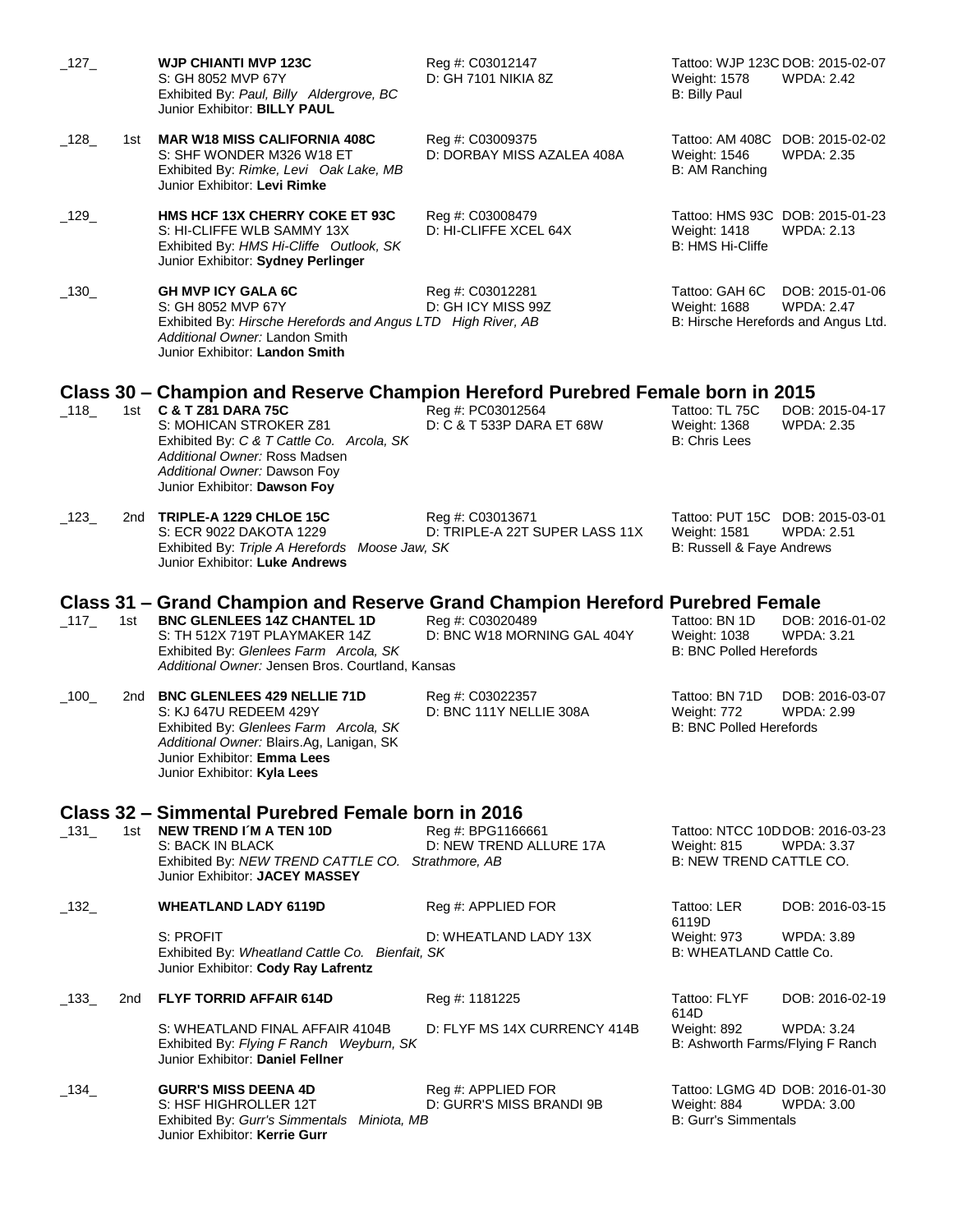|                      | Class 33 – Simmental Purebred Female born in 2015                                                                                                                                                                         |                                                 |                                                                                    |                                                                           |
|----------------------|---------------------------------------------------------------------------------------------------------------------------------------------------------------------------------------------------------------------------|-------------------------------------------------|------------------------------------------------------------------------------------|---------------------------------------------------------------------------|
| $-136$               | <b>WHEATLAND LADY 5100C</b>                                                                                                                                                                                               | Reg #: 1155505                                  | Tattoo: LER<br>5100C                                                               | DOB: 2015-03-24                                                           |
|                      | S: MR HOC BROKER<br>Exhibited By: Wheatland Cattle Co. Bienfait, SK<br>Additional Owner: Kaden Mitchelson<br>Junior Exhibitor: Cody Ray Lafrentz                                                                          | D: WHEATLAND LADY 921W                          | Weight: 1704<br>B: Wheatland Cattle Co.                                            | <b>WPDA: 2.81</b>                                                         |
| $\_137\_$            | <b>TWST LIZZIE HEARTS 56C</b><br>S: MR HOC BROKER<br>Exhibited By: Twisted Sisters Livestock Lloydminster, AB<br>Additional Owner: Meghan Hoffman<br>Additional Owner: Brianna Kimmel<br>Junior Exhibitor: Brianna Kimmel | Reg #: 1151696<br>D: TLSS QUEEN OF HEARTS       | <b>Weight: 1508</b><br>B: Kathryn Dolliver                                         | Tattoo: TWST56C DOB: 2015-03-20<br><b>WPDA: 2.47</b>                      |
| $-138$               | <b>GURR'S MISS COPPER 11C</b>                                                                                                                                                                                             | Reg #: 1152854                                  | Tattoo: LGMG<br>11C                                                                | DOB: 2015-02-15                                                           |
|                      | S: WHEATLAND RED EARTH 294Z<br>Exhibited By: Gurr's Simmentals Miniota, MB<br>Junior Exhibitor: Kerrie Gurr                                                                                                               | D: GURR'S MISS LABEL 15U                        | Weight: 1448<br><b>B: Gurr's Simmentals</b>                                        | <b>WPDA: 2.25</b>                                                         |
| $\_139$<br>1st       | <b>NEW TREND KARIZMA 5C</b><br>S: FBF1 COMBUSTIBLE<br>Exhibited By: NEW TREND CATTLE CO. Strathmore, AB<br>Junior Exhibitor: JACEY MASSEY                                                                                 | Reg #: BPG1166446<br>D: NEW TREND DIVA 20U      | Weight: 1630<br><b>B: NEW TREND CATTLE CO.</b>                                     | Tattoo: NTCC 5D DOB: 2015-01-17<br><b>WPDA: 2.42</b>                      |
| $-140$               | 2nd RF CERTAINLY FLIRTIN 528C<br>S: SVS CAPTAIN MORGAN 11Z<br>Exhibited By: Me'N My Simmentals Radville, SK<br>Additional Owner: Hilltop Holdings<br>Junior Exhibitor: Sadie Anwender                                     | Reg #: 1148871<br>D: RF CERTAINLY FLIRTIN 202Z  | Weight: 1632<br><b>B: Rancier Farms</b>                                            | Tattoo: GNR 528CDOB: 2015-01-11<br>WPDA: 2.40                             |
|                      | Class 34 – Grand Champion and Reserve Grand Champion Simmental Purebred Female                                                                                                                                            |                                                 |                                                                                    |                                                                           |
| $\_139$              | 1st NEW TREND KARIZMA 5C<br>S: FBF1 COMBUSTIBLE<br>Exhibited By: NEW TREND CATTLE CO. Strathmore, AB<br>Junior Exhibitor: JACEY MASSEY                                                                                    | Reg #: BPG1166446<br>D: NEW TREND DIVA 20U      | Weight: 1630<br>B: NEW TREND CATTLE CO.                                            | Tattoo: NTCC 5D DOB: 2015-01-17<br><b>WPDA: 2.42</b>                      |
| $\_131$              | 2nd NEW TREND I'M A TEN 10D<br>S: BACK IN BLACK<br>Exhibited By: NEW TREND CATTLE CO. Strathmore, AB<br>Junior Exhibitor: JACEY MASSEY                                                                                    | Reg #: BPG1166661<br>D: NEW TREND ALLURE 17A    | Weight: 815<br>B: NEW TREND CATTLE CO.                                             | Tattoo: NTCC 10DDOB: 2016-03-23<br><b>WPDA: 3.37</b>                      |
|                      | Class 35 - Maine-Anjou Purebred Female born in 2016                                                                                                                                                                       |                                                 |                                                                                    |                                                                           |
| $\_$ 141 $\_$<br>1st | <b>MISS RUSYLVIA DREAM</b><br>S: MR RUSYLVIA BENELLI<br>Exhibited By: Rusylvia Cattle Co Derwent, AB<br>Additional Owner: Taylor Pashulka<br>Junior Exhibitor: Taylor Pashulka                                            | Reg #: 518465<br>D: MISS RUSYLVIA SASSY 42S     | Tattoo: KJP 49D<br>Weight: 747<br>B: Rusylvia Catttle co                           | DOB: 2016-03-03<br><b>WPDA: 2.85</b>                                      |
|                      | Class 36 – Maine-Anjou Purebred Female born in 2015                                                                                                                                                                       |                                                 |                                                                                    |                                                                           |
| $-142$               | <b>MISS RUSYLVIA CALLA 47C</b><br>S: GVC SUH<br>Exhibited By: Rusylvia Cattle Co Derwent, AB<br>Additional Owner: Rusylvia Cattle Co<br>Additional Owner: Tyson Pashulka<br>Junior Exhibitor: Tyson Pashulka              | Reg #: 517435<br>D: NISS RUSYLVIA 36U           | Tattoo: TKP 47C<br>Weight: 1359                                                    | DOB: 2015-03-22<br><b>WPDA: 2.23</b><br>B: Tyson Pashulka-Rusylvia Cattle |
| $\_143\_$            | <b>LSCC SWEET AS SUGAR 80C</b><br>S: NAGE BANK ROLL 74Y<br>Exhibited By: Lightning Strike Cattle Co. Grenfell, SK<br>Junior Exhibitor: BAILEY MCCORMACK                                                                   | Reg #: 517565<br>D: LSCC DADDY'S LIL LADY 9162W | Tattoo: LSCC 80C DOB: 2015-02-08<br>Weight: 1490<br>B: LIGHTNING STRIKE CATTLE CO. | <b>WPDA: 2.29</b>                                                         |
|                      | Class 37 – Grand Champion and Reserve Grand Champion Maine-Anjou Purebred Female                                                                                                                                          |                                                 |                                                                                    |                                                                           |
| $\_141$<br>1st       | <b>MISS RUSYLVIA DREAM</b>                                                                                                                                                                                                | Reg #: 518465                                   | Tattoo: KJP 49D DOB: 2016-03-03                                                    |                                                                           |

S: MR RUSYLVIA BENELLI D: MISS RUSYLVIA SASSY 42S Weight: 747 WPDA: 2.85

Exhibited By: *Rusylvia Cattle Co Derwent, AB* B: Rusylvia Cattle co **Bilance Controlled By: Rusylvia Cattle co** 

*Additional Owner:* Taylor Pashulka Junior Exhibitor: **Taylor Pashulka**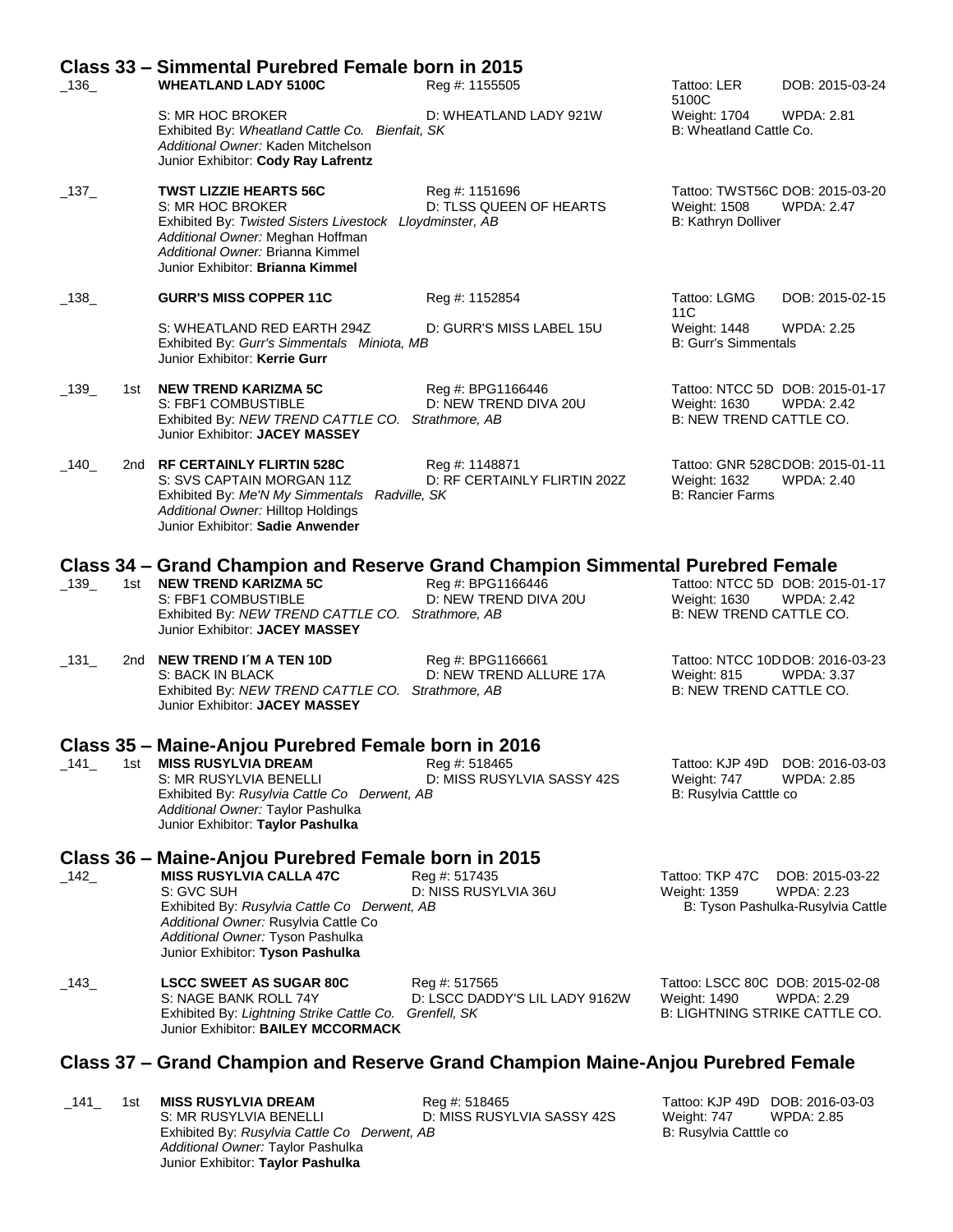| $\_$ 143 $\_$<br>2nd | <b>LSCC SWEET AS SUGAR 80C</b><br>S: NAGE BANK ROLL 74Y<br>Exhibited By: Lightning Strike Cattle Co. Grenfell, SK<br>Junior Exhibitor: BAILEY MCCORMACK                                                                                                                  | Reg #: 517565<br>D: LSCC DADDY'S LIL LADY 9162W                   | Tattoo: LSCC 80C DOB: 2015-02-08<br>Weight: 1490<br>WPDA: 2.29<br><b>B: LIGHTNING STRIKE CATTLE CO.</b>         |
|----------------------|--------------------------------------------------------------------------------------------------------------------------------------------------------------------------------------------------------------------------------------------------------------------------|-------------------------------------------------------------------|-----------------------------------------------------------------------------------------------------------------|
| $\_$ 144 $\_$ 1st    | Class 38 - Bred and Owned - Purebred Female born in 2016<br><b>BAYVIEW ACRES TIME 2 SHINE 7D</b><br>S: CCR ABOUT TIME 743<br>Exhibited By: Bayview Acres Bath, ON<br>Junior Exhibitor: Kayla Boot                                                                        | Reg #: C03019702<br>D: BAYVEIW ACRES BELLA 4Z                     | Tattoo: BVA 7D<br>DOB: 2016-04-22<br>Weight: 751<br><b>WPDA: 3.54</b><br><b>B: Bayview Acres</b>                |
| $-145$               | <b>KW DIXIE 57D</b><br>S: GLENLEES 719T DECOY ET 29A<br>Exhibited By: Webber Farms Midale, SK<br>Junior Exhibitor: Ashtyn Webber                                                                                                                                         | Reg #: C03022786<br>D: LV DIXIE L 57Z                             | Tattoo: AW 57D<br>DOB: 2016-02-28<br>Weight: 781<br><b>WPDA: 2.94</b><br>B: Ashtyn Webber                       |
| $\_146$              | <b>TWST SHE'S A HEARTBREAKER 66D</b><br>S: MOHNEN PULSE 533<br>Exhibited By: Twisted Sisters Livestock Lloydminster, AB<br>Additional Owner: Meghan Hoffman<br>Additional Owner: Brianna Kimmel<br>Junior Exhibitor: Brianna Kimmel                                      | Reg #: 1899950<br>D: ROYAL S PRIDE 42B                            | Tattoo: BMK 66D<br>DOB: 2016-02-03<br>Weight: 986<br><b>WPDA: 3.38</b><br>B: Brianna Kimmel                     |
| $-147$               | <b>WJP MAGNUM CHAMPAGNE 73D</b><br>S: MJT TOTAL ET 311W                                                                                                                                                                                                                  | Reg #: C03023160<br>D: GH ADAMS 796S DOMAN MISS<br>253W           | Tattoo: WJP 73D<br>DOB: 2016-01-30<br>Weight: 929<br><b>WPDA: 3.15</b>                                          |
|                      | Exhibited By: Paul, Billy Aldergrove, BC<br>Junior Exhibitor: BILLY PAUL                                                                                                                                                                                                 |                                                                   | <b>B: Billy Paul</b>                                                                                            |
| $\_148$              | <b>KW WANDA 252D</b><br>S: GLENLEES 719T DECOY ET 29A<br>Exhibited By: Webber Farms Midale, SK<br>Junior Exhibitor: Kriselly Webber                                                                                                                                      | Reg #: C03022787<br>D: LV WANDA T 152 B                           | Tattoo: KRW 252D DOB: 2016-01-09<br>Weight: 808<br>WPDA: 2.56<br>B: Kriselly Webber                             |
| $\_149\_2$ nd        | <b>SCHWAN MISS EULA 605D</b><br>S: BROOKING BANK NOTE 4040<br>Exhibited By: Schwan Angus Ranch Swift Current, SK<br>Junior Exhibitor: Ty Schwan                                                                                                                          | Reg #: 1933023<br>D: NORSEMAN EULA 31'09                          | Tattoo: TYS 605D DOB: 2016-01-04<br>Weight: 917<br><b>WPDA: 2.85</b><br>B: Ty Schwan                            |
| $-150$               | Class 39 - Bred and Owned - Purebred Female born in 2015<br><b>MISS RUSYLVIA CALLA 47C</b><br>S: GVC SUH<br>Exhibited By: Rusylvia Cattle Co Derwent, AB<br>Additional Owner: Rusylvia Cattle Co<br>Additional Owner: Tyson Pashulka<br>Junior Exhibitor: Tyson Pashulka | Reg #: 517435<br>D: NISS RUSYLVIA 36U                             | Tattoo: TKP 47C<br>DOB: 2015-03-22<br><b>WPDA: 2.23</b><br>Weight: 1359<br>B: Tyson Pashulka-Rusylvia Cattle Co |
|                      | <b>NCX MISS CLARITY 35C</b><br>S: BARE MR YOU TUBE 4Y<br>Exhibited By: NCX Polled Herefords Brosseau, AB<br>Junior Exhibitor: GABRIELLE CHEREMSHYNSKI                                                                                                                    | Reg #: C03008124<br>D: NCX MISS ALEXIS 2A                         | Tattoo: NCXG 35C DOB: 2015-02-17<br>Weight: 1389<br>WPDA: 2.16<br>B: Gabrielle Cheremshynski                    |
| $\_$ 152 $\_$ 1st    | <b>WJP CHIANTI MVP 123C</b><br>S: GH 8052 MVP 67Y<br>Exhibited By: Paul, Billy Aldergrove, BC<br>Junior Exhibitor: BILLY PAUL                                                                                                                                            | Reg #: C03012147<br>D: GH 7101 NIKIA 8Z                           | Tattoo: WJP 123C DOB: 2015-02-07<br>Weight: 1578<br><b>WPDA: 2.42</b><br><b>B: Billy Paul</b>                   |
| $\_153\_1st$         | Class 40 - Bred and Owned - Purebred Female (with 2015 tatooed calf) born in 2014<br><b>RED LAZY MC GLITTERBUG 165B</b><br>S: RED LAZY MC EYE SPY 64Y<br>Calf at Side: RED LAZY MC<br><b>GLITTERBUG 112D</b>                                                             | Reg #: 1865205<br>D: RED LAZY MC GLITTERBUG 78Y<br>Reg #: 1895579 | Tattoo: LDEL 165B DOB: 2014-03-04<br>Weight: 1933<br>Tattoo: LDEL 112D DOB: 2016-02-16                          |
|                      | S: RED LAZY MC RAMBLINMAN 305B<br>Exhibited By: Lazy MC Angus bassano, AB<br>Junior Exhibitor: Laurie Morasch                                                                                                                                                            | Sex: F                                                            | Weight: 916<br>WPDA: 0.00<br>B: Lazy MC Angus                                                                   |

*Additional Owner:* Laurie Morasch